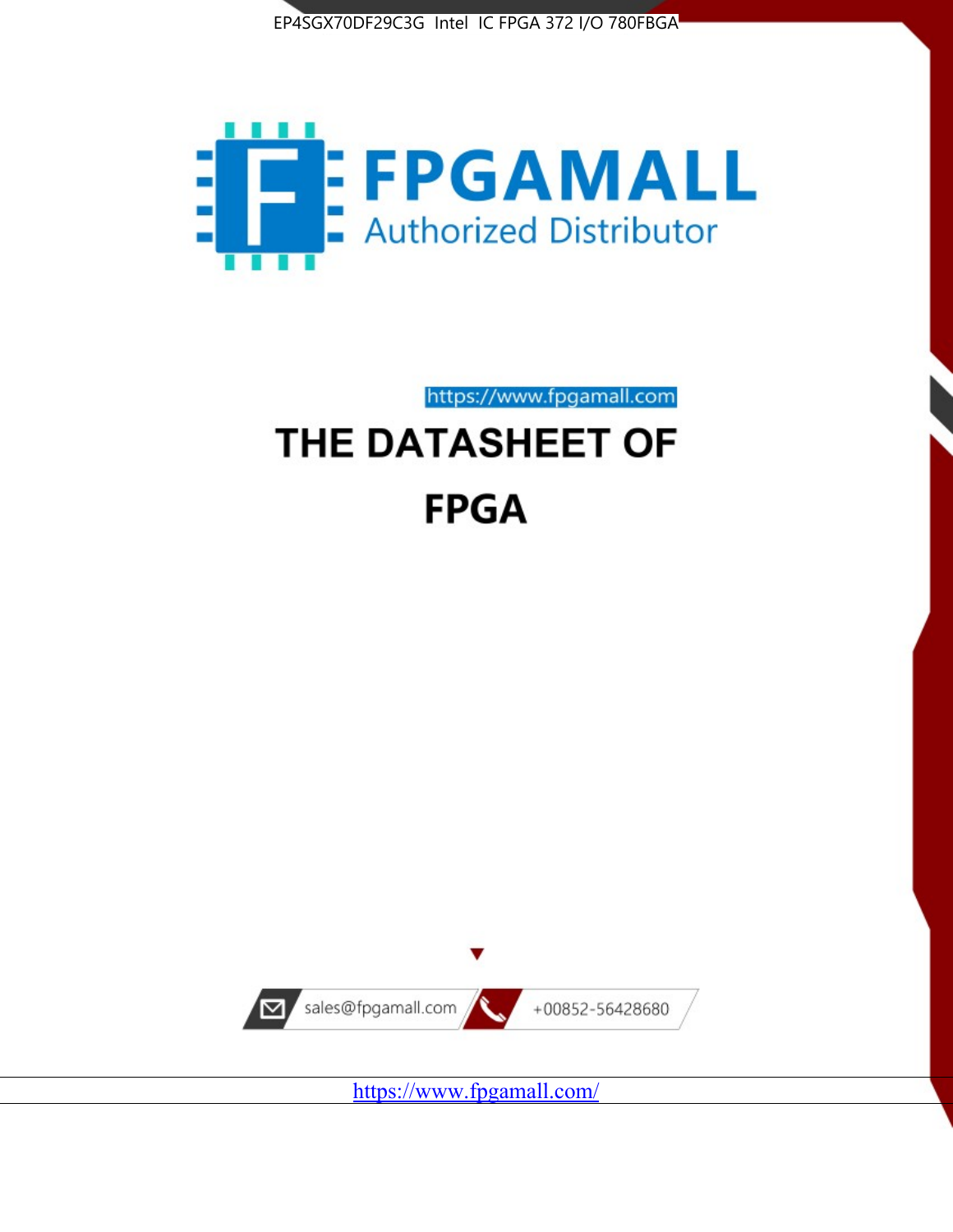EP4SGX70DF29C3G Intel IC FPGA 372 I/O 780FBGA



**SIV51001-3.5**

Altera® Stratix® IV FPGAs deliver a breakthrough level of system bandwidth and power efficiency for high-end applications, allowing you to innovate without compromise. Stratix IV FPGAs are based on the Taiwan Semiconductor Manufacturing Company (TSMC) 40-nm process technology and surpass all other high-end FPGAs, with the highest logic density, most transceivers, and lowest power requirements.

The Stratix IV device family contains three optimized variants to meet different application requirements:

- Stratix IV E (Enhanced) FPGAs—up to 813,050 logic elements (LEs), 33,294 kilobits (Kb) RAM, and 1,288 18 x 18 bit multipliers
- Stratix IV GX transceiver FPGAs—up to 531,200 LEs, 27,376 Kb RAM, 1,288 18 x 18-bit multipliers, and 48 full-duplex clock data recovery (CDR)-based transceivers at up to 8.5 Gbps
- Stratix IV GT—up to 531,200 LEs, 27,376 Kb RAM, 1,288 18 x 18-bit multipliers, and 48 full-duplex CDR-based transceivers at up to 11.3 Gbps

The complete Altera high-end solution includes the lowest risk, lowest total cost path to volume using HardCopy® IV ASICs for all the family variants, a comprehensive portfolio of application solutions customized for end-markets, and the industry leading Quartus® II software to increase productivity and performance.

f For information about upcoming Stratix IV device features, refer to the *[Upcoming](http://www.altera.com/literature/hb/stratix-iv/uf01001.pdf?GSA_pos=2&WT.oss_r=1&WT.oss=upcoming)  [Stratix IV Device Features](http://www.altera.com/literature/hb/stratix-iv/uf01001.pdf?GSA_pos=2&WT.oss_r=1&WT.oss=upcoming)* document.

f For information about changes to the currently published *Stratix IV Device Handbook*, refer to the *[Addendum to the Stratix IV Device Handbook](http://www.altera.com/literature/hb/stratix-iv/stx4_siv54002.pdf)* chapter.

This chapter contains the following sections:

- "Feature Summary" on page 1–2
- "Architecture Features" on page 1–6
- "Integrated Software Platform" on page 1–19
- "Ordering Information" on page 1–19

@2016 Altera Corporation. All rights reserved. ALTERA, ARRIA, CYCLONE, HARDCOPY, MAX, MEGACORE, NIOS, QUARTUS and STRATIX words and logos are trademarks of Altera Corporation and registered in the U.S. Patent and Trademark



Stratix IV Device Handbook Volume 1 January 2016

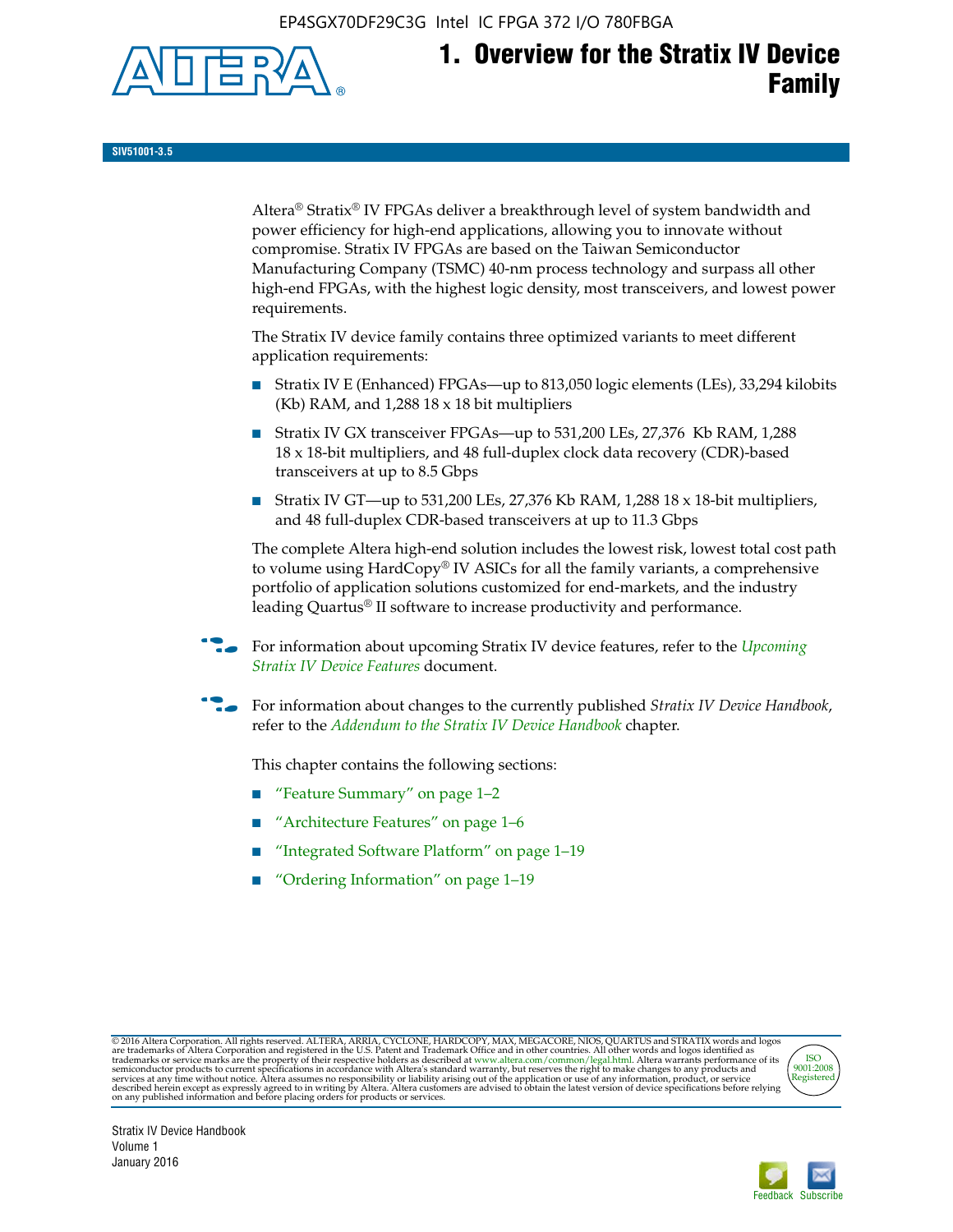# **Feature Summary**

The following list summarizes the Stratix IV device family features:

- Up to 48 full-duplex CDR-based transceivers in Stratix IV GX and GT devices supporting data rates up to 8.5 Gbps and 11.3 Gbps, respectively
- Dedicated circuitry to support physical layer functionality for popular serial protocols, such as PCI Express (PCIe) (PIPE) Gen1 and Gen2, Gbps Ethernet (GbE), Serial RapidIO, SONET/SDH, XAUI/HiGig, (OIF) CEI-6G, SD/HD/3G-SDI, Fibre Channel, SFI-5, and Interlaken
- Complete PCIe protocol solution with embedded PCIe hard IP blocks that implement PHY-MAC layer, Data Link layer, and Transaction layer functionality

**For more information, refer to the** *[IP Compiler for PCI Express User Guide](http://www.altera.com/literature/ug/ug_pci_express.pdf)***.** 

- Programmable transmitter pre-emphasis and receiver equalization circuitry to compensate for frequency-dependent losses in the physical medium
- Typical physical medium attachment (PMA) power consumption of 100 mW at 3.125 Gbps and 135 mW at 6.375 Gbps per channel
- 72,600 to 813,050 equivalent LEs per device
- 7,370 to 33,294 Kb of enhanced TriMatrix memory consisting of three RAM block sizes to implement true dual-port memory and FIFO buffers
- High-speed digital signal processing (DSP) blocks configurable as 9 x 9-bit,  $12 \times 12$ -bit,  $18 \times 18$ -bit, and  $36 \times 36$ -bit full-precision multipliers at up to 600 MHz
- Up to 16 global clocks (GCLK), 88 regional clocks (RCLK), and 132 periphery clocks (PCLK) per device
- Programmable power technology that minimizes power while maximizing device performance
- Up to 1,120 user I/O pins arranged in 24 modular I/O banks that support a wide range of single-ended and differential I/O standards
- Support for high-speed external memory interfaces including DDR, DDR2, DDR3 SDRAM, RLDRAM II, QDR II, and QDR II+ SRAM on up to 24 modular I/O banks
- High-speed LVDS I/O support with serializer/deserializer (SERDES), dynamic phase alignment (DPA), and soft-CDR circuitry at data rates up to 1.6 Gbps
- Support for source-synchronous bus standards, including SGMII, GbE, SPI-4 Phase 2 (POS-PHY Level 4), SFI-4.1, XSBI, UTOPIA IV, NPSI, and CSIX-L1
- Pinouts for Stratix IV E devices designed to allow migration of designs from Stratix III to Stratix IV E with minimal PCB impact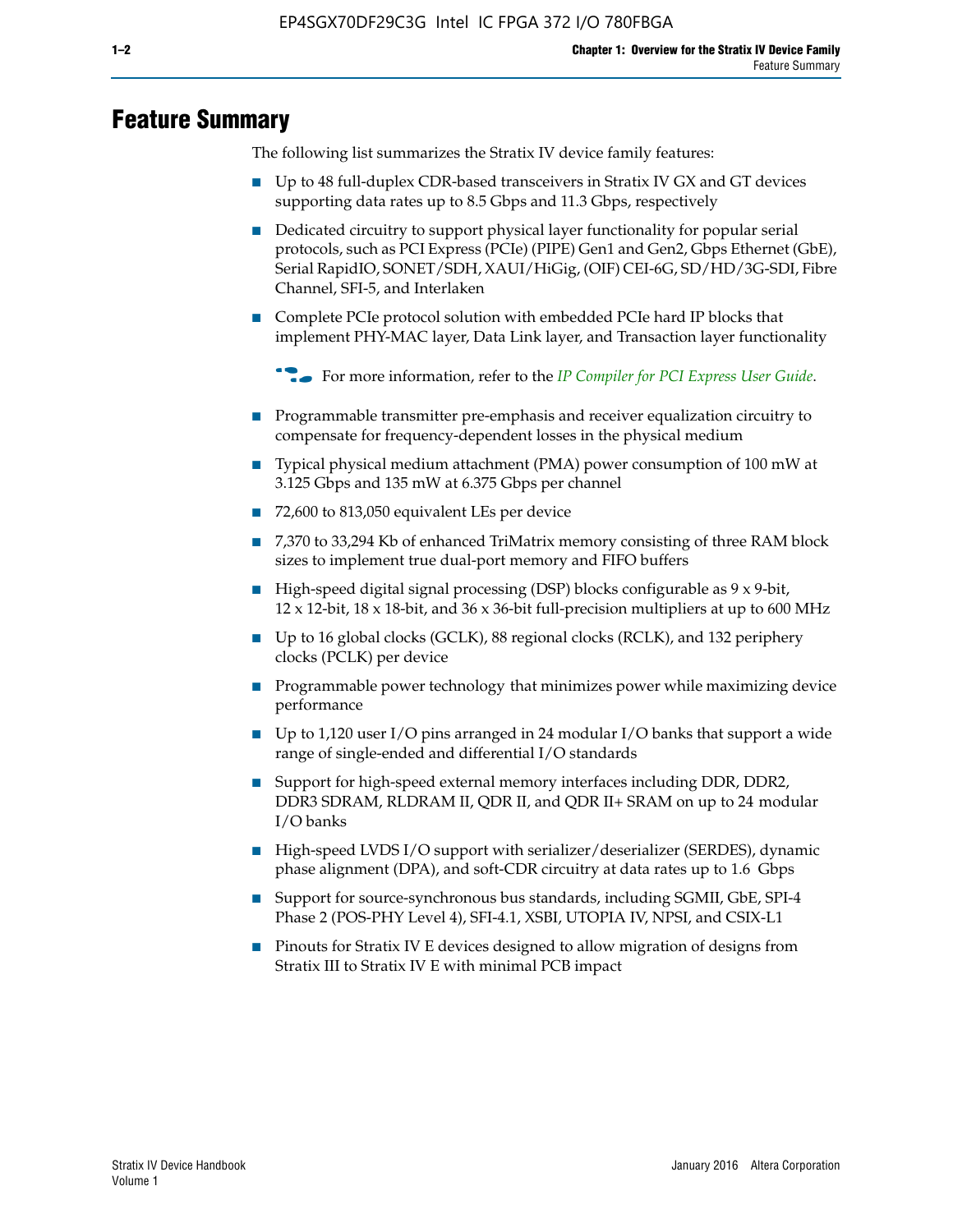# **Stratix IV GX Devices**

Stratix IV GX devices provide up to 48 full-duplex CDR-based transceiver channels per device:

- Thirty-two out of the 48 transceiver channels have dedicated physical coding sublayer (PCS) and physical medium attachment (PMA) circuitry and support data rates between 600 Mbps and 8.5 Gbps
- The remaining 16 transceiver channels have dedicated PMA-only circuitry and support data rates between 600 Mbps and 6.5 Gbps
- **1 The actual number of transceiver channels per device varies with device selection. For** more information about the exact transceiver count in each device, refer to Table 1–1 on page 1–11.
- 1 For more information about transceiver architecture, refer to the *[Transceiver](http://www.altera.com/literature/hb/stratix-iv/stx4_siv52001.pdf)  [Architecture in Stratix IV Devices](http://www.altera.com/literature/hb/stratix-iv/stx4_siv52001.pdf)* chapter.

Figure 1–1 shows a high-level Stratix IV GX chip view.

#### **Figure 1–1. Stratix IV GX Chip View** *(1)*



#### **Note to Figure 1–1:**

(1) Resource counts vary with device selection, package selection, or both.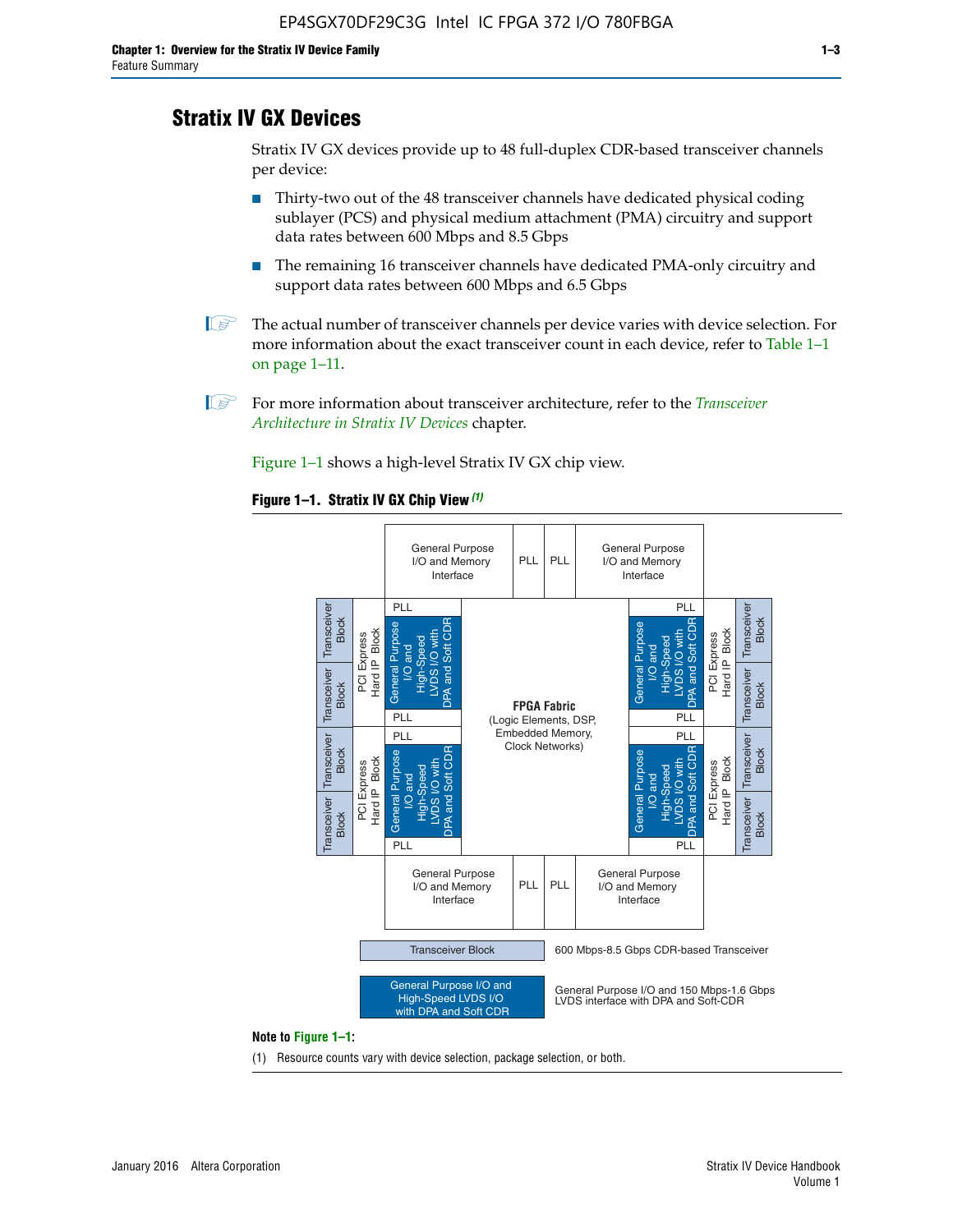# **Stratix IV E Device**

Stratix IV E devices provide an excellent solution for applications that do not require high-speed CDR-based transceivers, but are logic, user I/O, or memory intensive.

Figure 1–2 shows a high-level Stratix IV E chip view.





#### **Note to Figure 1–2:**

(1) Resource counts vary with device selection, package selection, or both.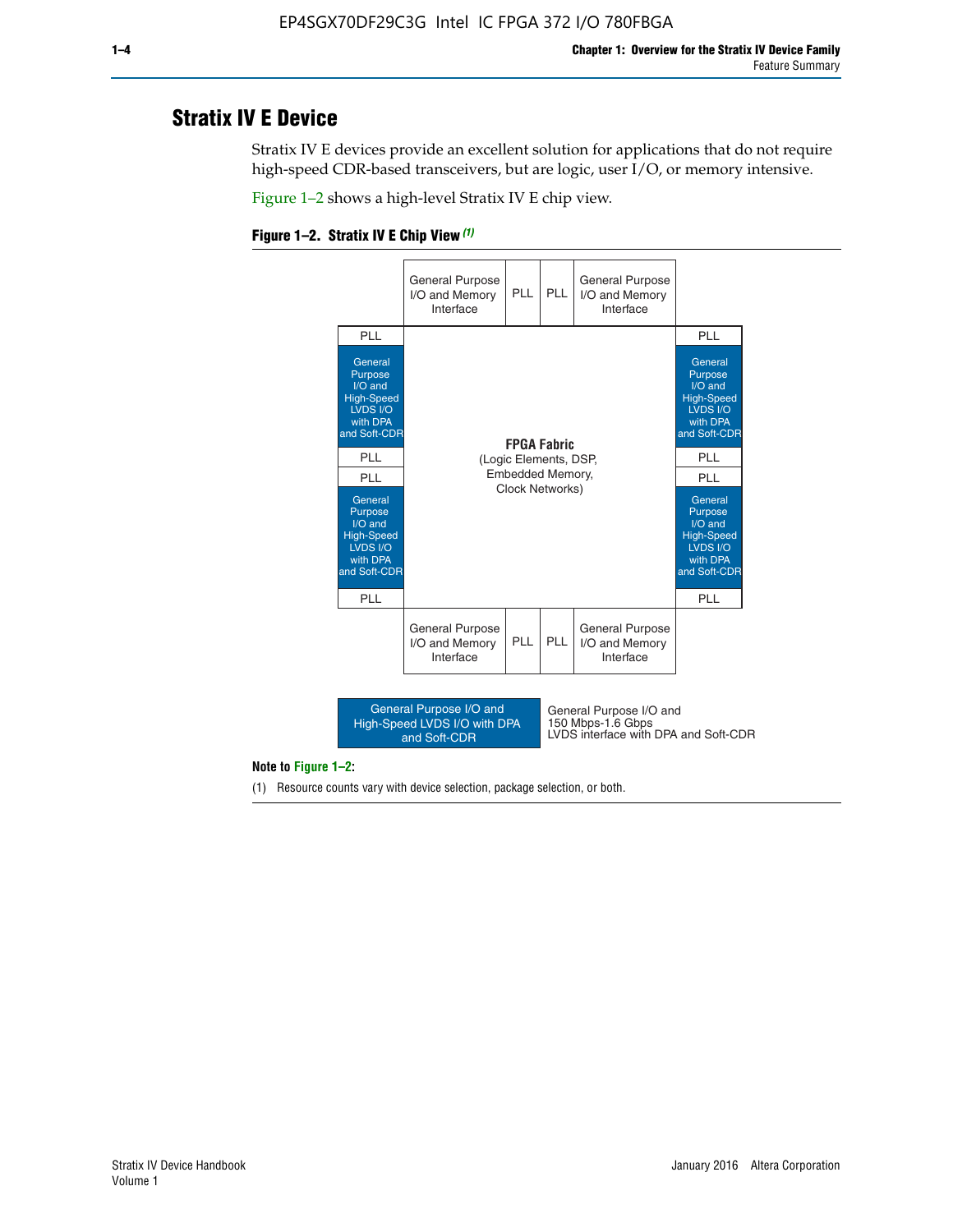# **Stratix IV GT Devices**

Stratix IV GT devices provide up to 48 CDR-based transceiver channels per device:

- Thirty-two out of the 48 transceiver channels have dedicated PCS and PMA circuitry and support data rates between 600 Mbps and 11.3 Gbps
- The remaining 16 transceiver channels have dedicated PMA-only circuitry and support data rates between 600 Mbps and 6.5 Gbps
- **1** The actual number of transceiver channels per device varies with device selection. For more information about the exact transceiver count in each device, refer to Table 1–7 on page 1–16.
- $\mathbb{I}$  For more information about Stratix IV GT devices and transceiver architecture, refer to the *[Transceiver Architecture in Stratix IV Devices](http://www.altera.com/literature/hb/stratix-iv/stx4_siv52001.pdf)* chapter.

Figure 1–3 shows a high-level Stratix IV GT chip view.

#### **Figure 1–3. Stratix IV GT Chip View** *(1)*



(1) Resource counts vary with device selection, package selection, or both.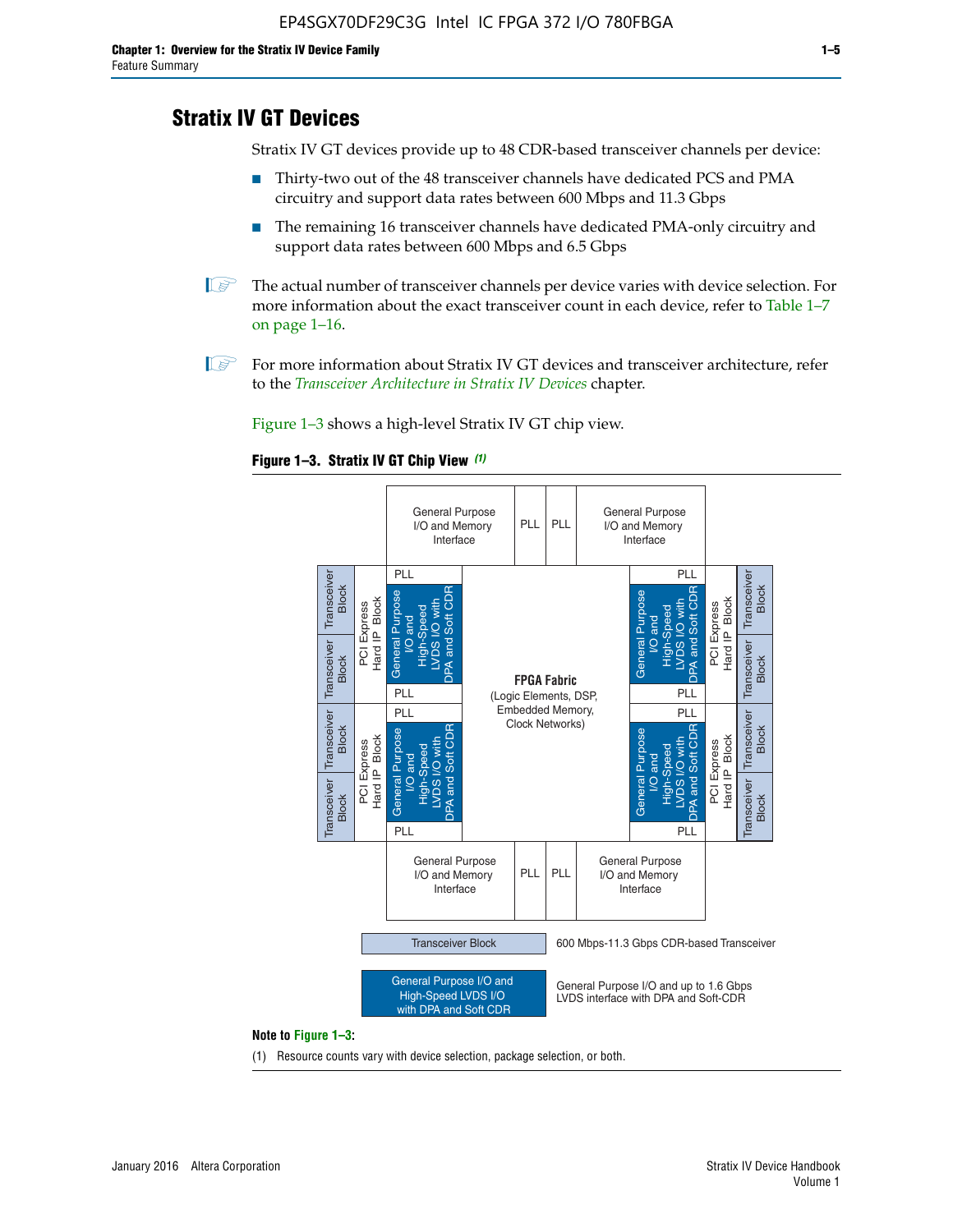# **Architecture Features**

The Stratix IV device family features are divided into high-speed transceiver features and FPGA fabric and I/O features.

 $\mathbb{I}$  The high-speed transceiver features apply only to Stratix IV GX and Stratix IV GT devices.

# **High-Speed Transceiver Features**

The following sections describe high-speed transceiver features for Stratix IV GX and GT devices.

## **Highest Aggregate Data Bandwidth**

Up to 48 full-duplex transceiver channels supporting data rates up to 8.5 Gbps in Stratix IV GX devices and up to 11.3 Gbps in Stratix IV GT devices.

## **Wide Range of Protocol Support**

Physical layer support for the following serial protocols:

- Stratix IV GX—PCIe Gen1 and Gen2, GbE, Serial RapidIO, SONET/SDH, XAUI/HiGig, (OIF) CEI-6G, SD/HD/3G-SDI, Fibre Channel, SFI-5, GPON, SAS/SATA, HyperTransport 1.0 and 3.0, and Interlaken
- Stratix IV GT—40G/100G Ethernet, SFI-S, Interlaken, SFI-5.1, Serial RapidIO, SONET/SDH, XAUI/HiGig, (OIF) CEI-6G, 3G-SDI, and Fibre Channel
- Extremely flexible and easy-to-configure transceiver data path to implement proprietary protocols
- PCIe Support
	- Complete PCIe Gen1 and Gen2 protocol stack solution compliant to PCI Express base specification 2.0 that includes PHY-MAC, Data Link, and transaction layer circuitry embedded in PCI Express hard IP blocks
	- **For more information, refer to the [PCI Express Compiler User Guide](http://www.altera.com/literature/ug/ug_pci_express.pdf).**
	- Root complex and end-point applications
	- $x1, x4,$  and  $x8$  lane configurations
	- PIPE 2.0-compliant interface
	- Embedded circuitry to switch between Gen1 and Gen2 data rates
	- Built-in circuitry for electrical idle generation and detection, receiver detect, power state transitions, lane reversal, and polarity inversion
	- 8B/10B encoder and decoder, receiver synchronization state machine, and ± 300 parts per million (ppm) clock compensation circuitry
	- Transaction layer support for up to two virtual channels (VCs)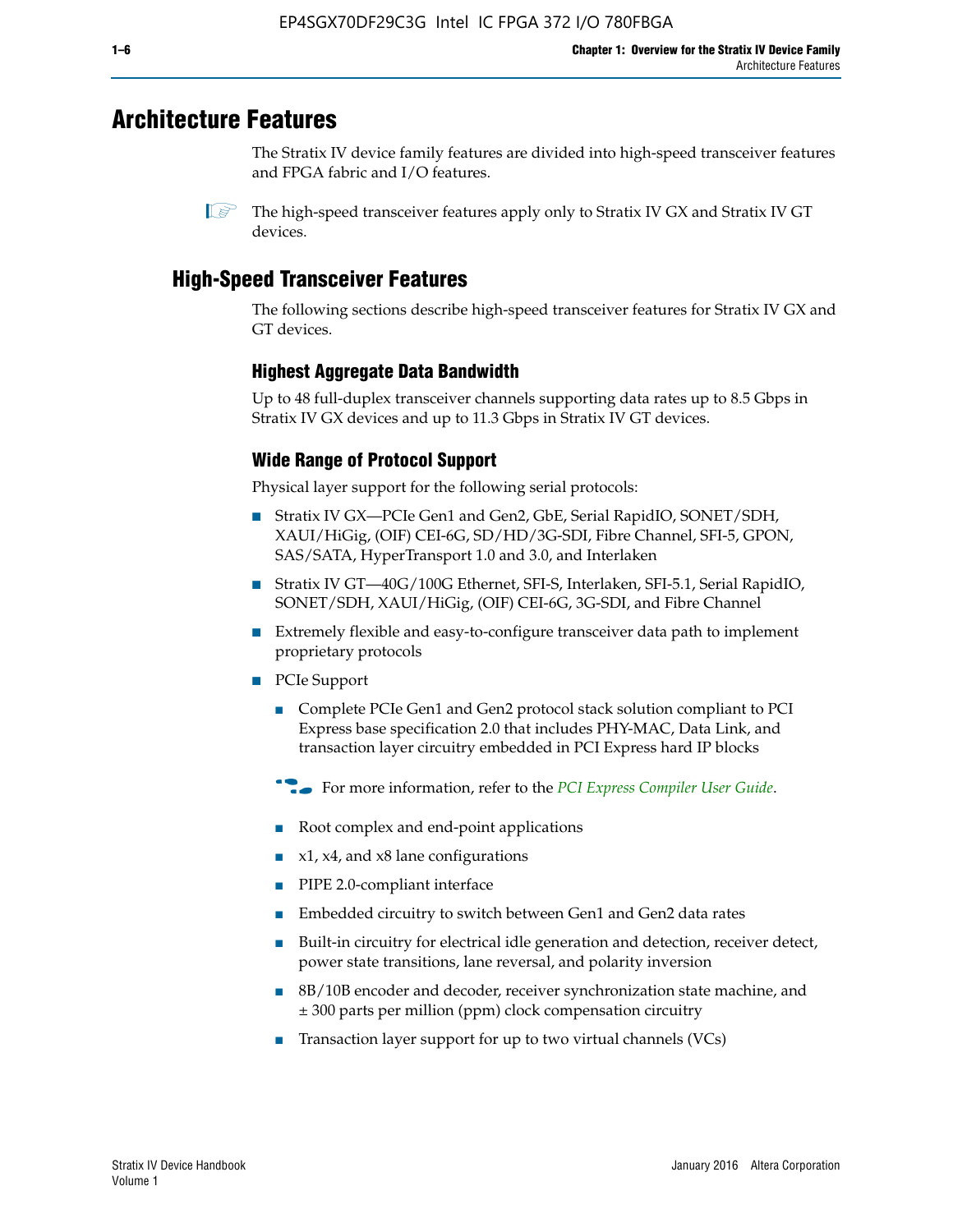- Compliant to IEEE802.3ae specification
- **■** Embedded state machine circuitry to convert XGMII idle code groups  $(|11|)$ to and from idle ordered sets  $(|A|, |K|, |R|)$  at the transmitter and receiver, respectively
- 8B/10B encoder and decoder, receiver synchronization state machine, lane deskew, and  $\pm 100$  ppm clock compensation circuitry
- GbE Support
	- Compliant to IEEE802.3-2005 specification
	- Automatic idle ordered set  $(111/112/1)$  generation at the transmitter, depending on the current running disparity
	- 8B/10B encoder and decoder, receiver synchronization state machine, and ± 100 ppm clock compensation circuitry
- Support for other protocol features such as MSB-to-LSB transmission in SONET/SDH configuration and spread-spectrum clocking in PCIe configurations

## **Diagnostic Features**

- Serial loopback from the transmitter serializer to the receiver CDR for transceiver PCS and PMA diagnostics
- Reverse serial loopback pre- and post-CDR to transmitter buffer for physical link diagnostics
- Loopback master and slave capability in PCI Express hard IP blocks
- **For more information, refer to the** *[PCI Express Compiler User Guide](http://www.altera.com/literature/ug/ug_pci_express.pdf)***.**

## **Signal Integrity**

Stratix IV devices simplify the challenge of signal integrity through a number of chip, package, and board-level enhancements to enable efficient high-speed data transfer into and out of the device. These enhancements include:

- Programmable 3-tap transmitter pre-emphasis with up to 8,192 pre-emphasis levels to compensate for pre-cursor and post-cursor inter-symbol interference (ISI)
- Up to 900% boost capability on the first pre-emphasis post-tap
- User-controlled and adaptive 4-stage receiver equalization with up to 16 dB of high-frequency gain
- On-die power supply regulators for transmitter and receiver phase-locked loop (PLL) charge pump and voltage controlled oscillator (VCO) for superior noise immunity
- On-package and on-chip power supply decoupling to satisfy transient current requirements at higher frequencies, thereby reducing the need for on-board decoupling capacitors
- Calibration circuitry for transmitter and receiver on-chip termination (OCT) resistors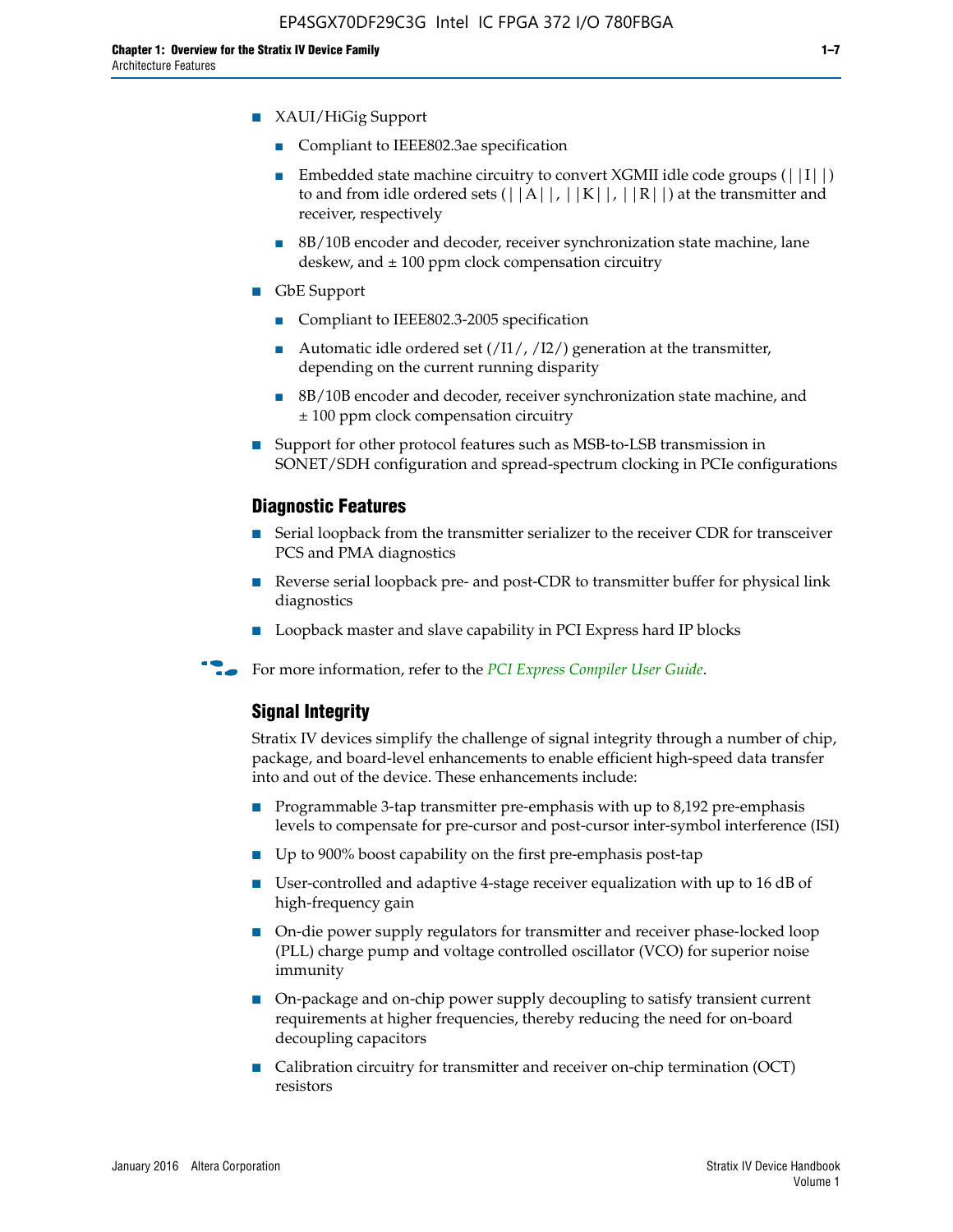# **FPGA Fabric and I/O Features**

The following sections describe the Stratix IV FPGA fabric and I/O features.

## **Device Core Features**

- Up to 531,200 LEs in Stratix IV GX and GT devices and up to 813,050 LEs in Stratix IV E devices, efficiently packed in unique and innovative adaptive logic modules (ALMs)
- Ten ALMs per logic array block (LAB) deliver faster performance, improved logic utilization, and optimized routing
- Programmable power technology, including a variety of process, circuit, and architecture optimizations and innovations
- Programmable power technology available to select power-driven compilation options for reduced static power consumption

## **Embedded Memory**

- TriMatrix embedded memory architecture provides three different memory block sizes to efficiently address the needs of diversified FPGA designs:
	- 640-bit MLAB
	- 9-Kb M9K
	- 144-Kb M144K
- Up to 33,294 Kb of embedded memory operating at up to 600 MHz
- Each memory block is independently configurable to be a single- or dual-port RAM, FIFO, ROM, or shift register

## **Digital Signal Processing (DSP) Blocks**

- Flexible DSP blocks configurable as  $9 \times 9$ -bit,  $12 \times 12$ -bit,  $18 \times 18$ -bit, and  $36 \times 36$ -bit full-precision multipliers at up to 600 MHz with rounding and saturation capabilities
- Faster operation due to fully pipelined architecture and built-in addition, subtraction, and accumulation units to combine multiplication results
- Optimally designed to support advanced features such as adaptive filtering, barrel shifters, and finite and infinite impulse response (FIR and IIR) filters

#### **Clock Networks**

- Up to 16 global clocks and 88 regional clocks optimally routed to meet the maximum performance of 800 MHz
- Up to 112 and 132 periphery clocks in Stratix IV GX and Stratix IV E devices, respectively
- Up to 66 (16 GCLK + 22 RCLK + 28 PCLK) clock networks per device quadrant in Stratix IV GX and Stratix IV GT devices
- Up to 71 (16 GCLK + 22 RCLK + 33 PCLK) clock networks per device quadrant in Stratix IV E devices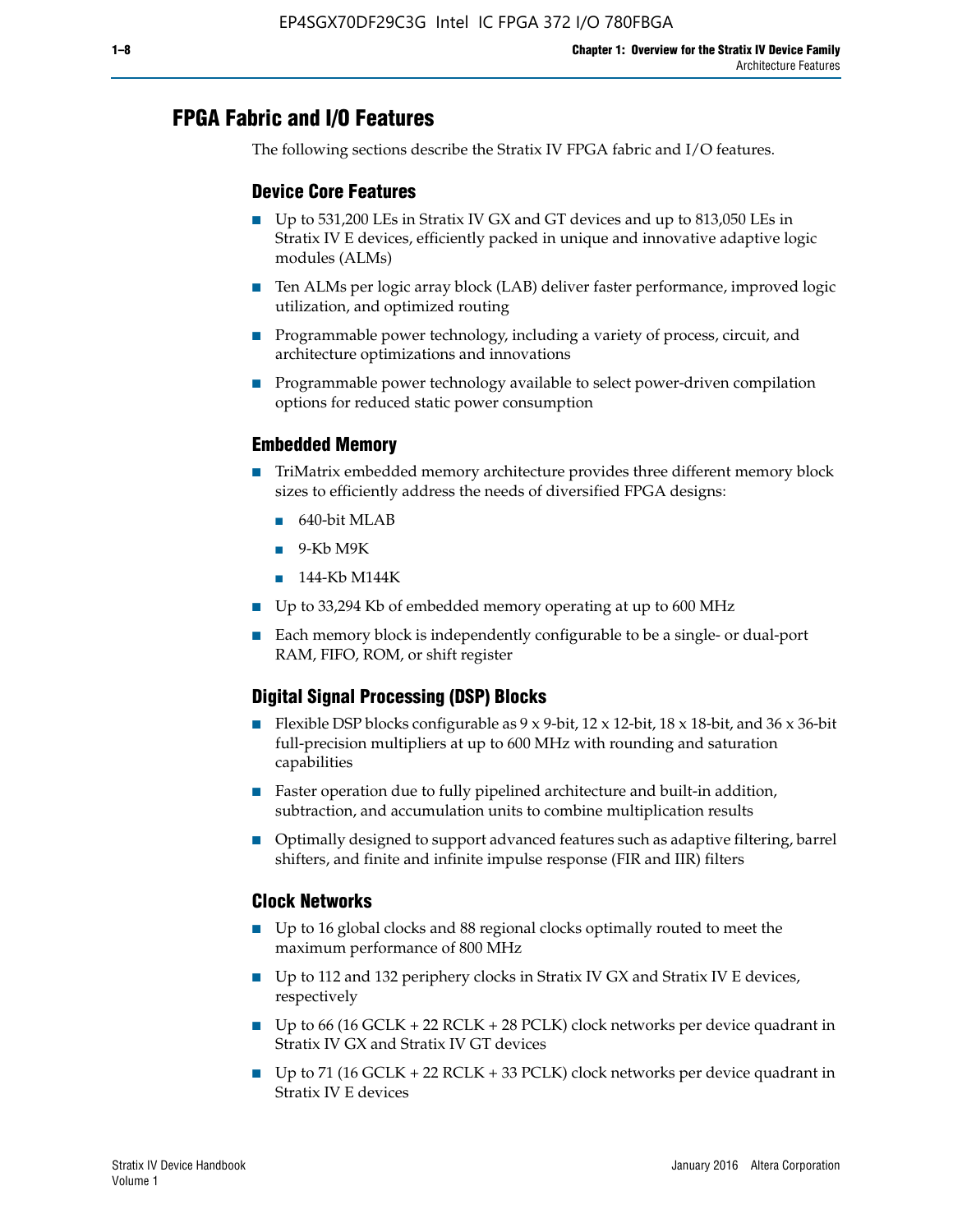## **PLLs**

- Three to 12 PLLs per device supporting spread-spectrum input tracking, programmable bandwidth, clock switchover, dynamic reconfiguration, and delay compensation
- On-chip PLL power supply regulators to minimize noise coupling

## **I/O Features**

- Sixteen to 24 modular I/O banks per device with 24 to 48 I/Os per bank designed and packaged for optimal simultaneous switching noise (SSN) performance and migration capability
- Support for a wide range of industry I/O standards, including single-ended (LVTTL/CMOS/PCI/PCIX), differential (LVDS/mini-LVDS/RSDS), voltage-referenced single-ended and differential (SSTL/HSTL Class I/II) I/O standards
- **O**n-chip series  $(R_S)$  and on-chip parallel  $(R_T)$  termination with auto-calibration for single-ended I/Os and on-chip differential  $(R_D)$  termination for differential I/Os
- Programmable output drive strength, slew rate control, bus hold, and weak pull-up capability for single-ended I/Os
- User I/O:GND: $V_{CC}$  ratio of 8:1:1 to reduce loop inductance in the package—PCB interface
- **■** Programmable transmitter differential output voltage ( $V_{OD}$ ) and pre-emphasis for high-speed LVDS I/O

#### **High-Speed Differential I/O with DPA and Soft-CDR**

- Dedicated circuitry on the left and right sides of the device to support differential links at data rates from 150 Mbps to 1.6 Gbps
- Up to 98 differential SERDES in Stratix IV GX devices, up to 132 differential SERDES in Stratix IV E devices, and up to 47 differential SERDES in Stratix IV GT devices
- DPA circuitry at the receiver automatically compensates for channel-to-channel and channel-to-clock skew in source synchronous interfaces
- Soft-CDR circuitry at the receiver allows implementation of asynchronous serial interfaces with embedded clocks at up to 1.6 Gbps data rate (SGMII and GbE)

#### **External Memory Interfaces**

- Support for existing and emerging memory interface standards such as DDR SDRAM, DDR2 SDRAM, DDR3 SDRAM, QDRII SRAM, QDRII+ SRAM, and RLDRAM II
- DDR3 up to 1,067 Mbps/533 MHz
- Programmable DQ group widths of 4 to 36 bits (includes parity bits)
- Dynamic OCT, trace mismatch compensation, read-write leveling, and half-rate register capabilities provide a robust external memory interface solution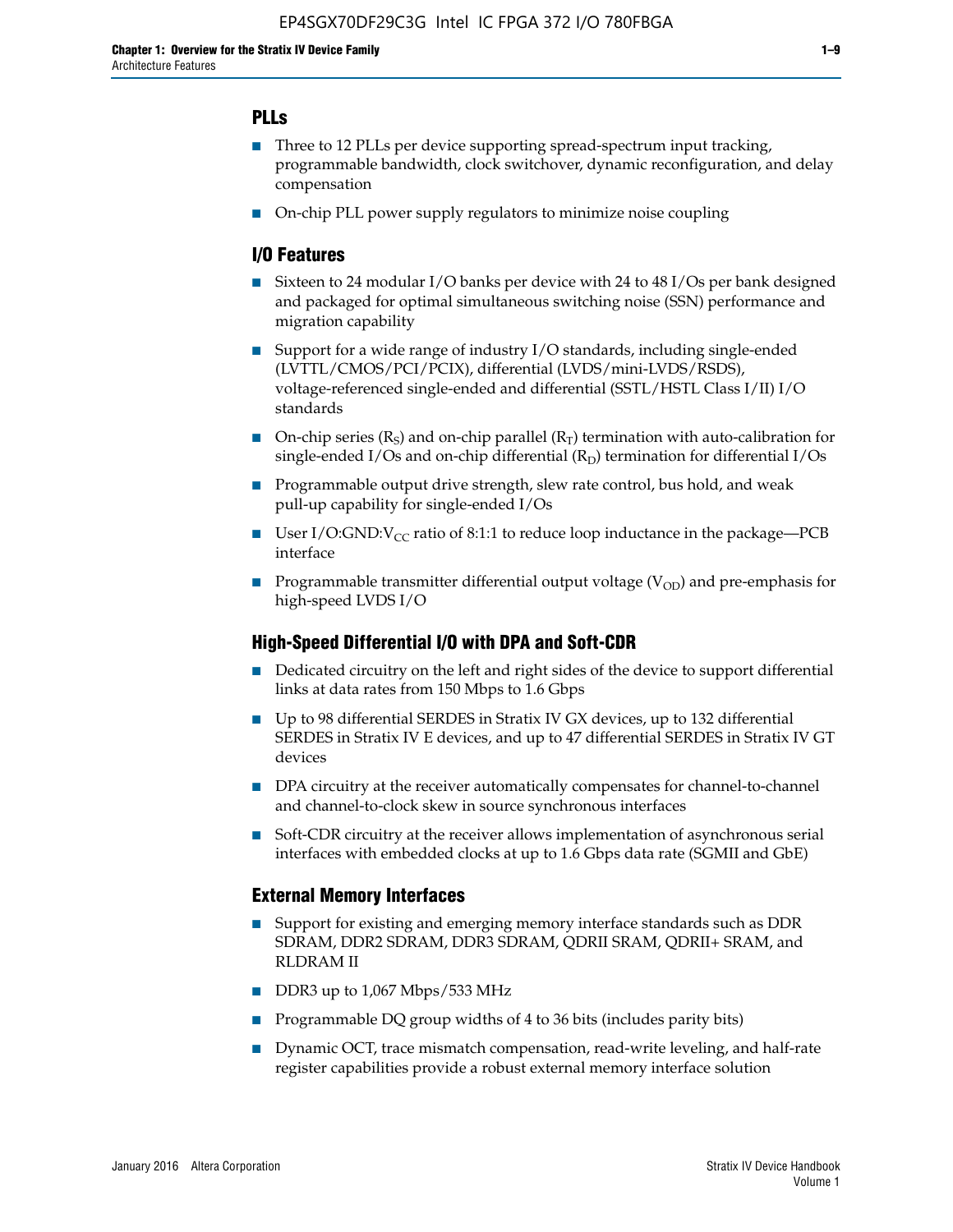## **System Integration**

- All Stratix IV devices support hot socketing
- Four configuration modes:
	- Passive Serial (PS)
	- Fast Passive Parallel (FPP)
	- Fast Active Serial (FAS)
	- JTAG configuration
- Ability to perform remote system upgrades
- 256-bit advanced encryption standard (AES) encryption of configuration bits protects your design against copying, reverse engineering, and tampering
- Built-in soft error detection for configuration RAM cells
- For more information about how to connect the PLL, external memory interfaces,  $I/O$ , high-speed differential I/O, power, and the JTAG pins to PCB, refer to the *[Stratix IV GX and Stratix IV E Device Family Pin Connection Guidelines](http://www.altera.com/literature/dp/stratix4/PCG-01005.pdf)* and the *[Stratix IV GT Device Family Pin Connection Guidelines](http://www.altera.com/literature/dp/stratix4/PCG-01006.pdf)*.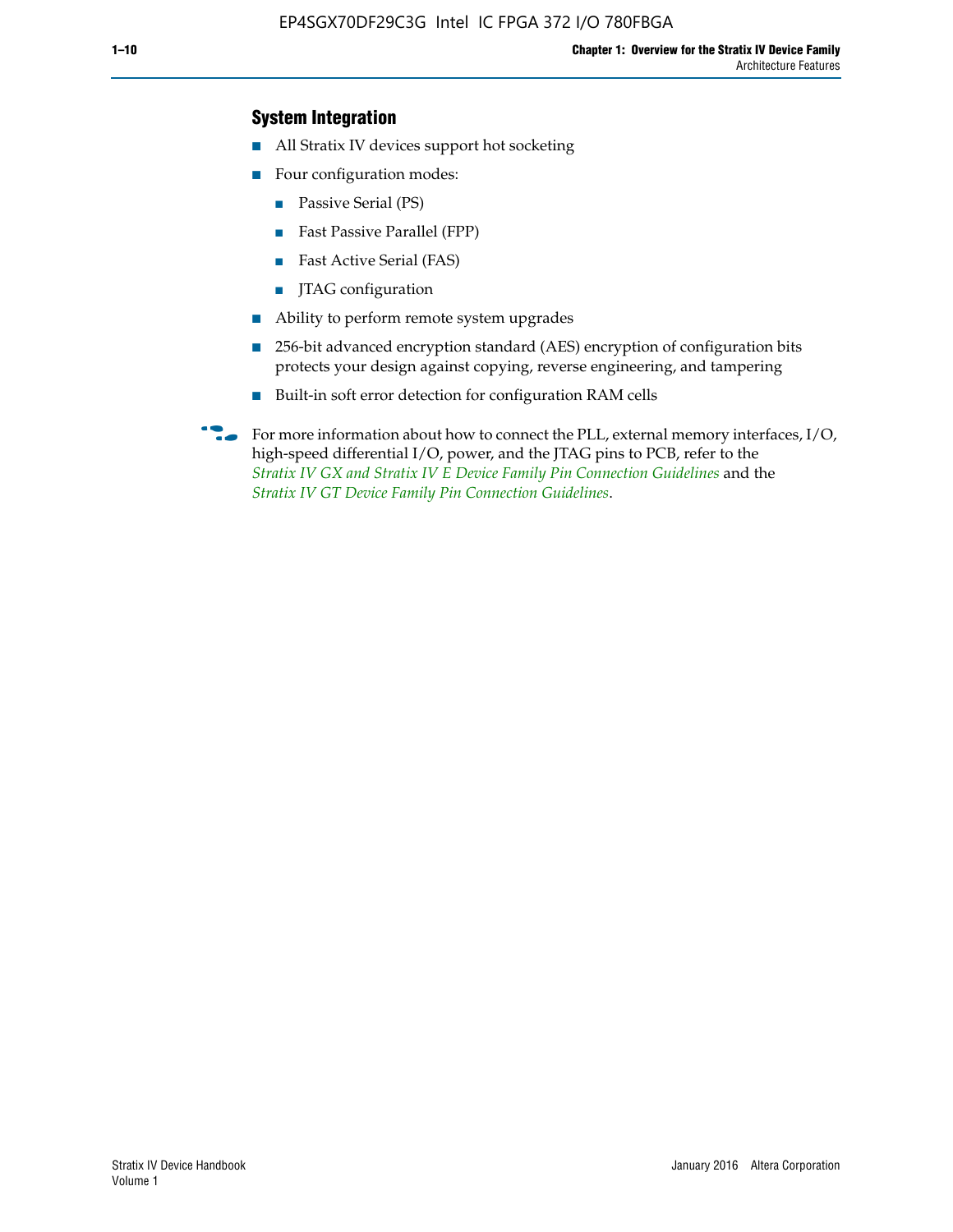#### Table 1–1 lists the Stratix IV GX device features.

## **Table 1–1. Stratix IV GX Device Features (Part 1 of 2)**

| <b>Feature</b>                                                       | EP4SGX70     |                               |      | <b>EP4SGX110</b>  |                   |      | <b>EP4SGX180</b>                |                |       |                                 | <b>EP4SGX230</b>              |                |                                   |                   |                | <b>EP4SGX290</b>         |                          |       |                |                                   |                                |                | <b>EP4SGX360</b> |       |                |       | <b>EP4SGX530</b> |
|----------------------------------------------------------------------|--------------|-------------------------------|------|-------------------|-------------------|------|---------------------------------|----------------|-------|---------------------------------|-------------------------------|----------------|-----------------------------------|-------------------|----------------|--------------------------|--------------------------|-------|----------------|-----------------------------------|--------------------------------|----------------|------------------|-------|----------------|-------|------------------|
| <b>Package</b><br><b>Option</b>                                      | F780         | F1152                         | F780 | F1152             |                   | F780 | F1152                           |                | F1517 | F780                            | F1152                         |                | F1517                             | F780              | F1152          |                          | F1517                    | F1760 | F1932          | F780                              | F1152                          |                | F1517            | F1760 | F1932          | F1760 | F1932            |
| <b>ALMs</b>                                                          | 29,040       |                               |      | 42,240            |                   |      | 70,300                          |                |       |                                 | 91,200                        |                |                                   |                   |                | 116,480                  |                          |       |                |                                   |                                | 141,440        |                  |       |                |       | 212,480          |
| LEs                                                                  | 72,600       |                               |      | 105,600           |                   |      | 175,750                         |                |       |                                 | 228,000                       |                |                                   |                   |                | 291,200                  |                          |       |                |                                   |                                |                | 353,600          |       |                |       | 531,200          |
| 0.6 Gbps-<br>8.5 Gbps<br>Transceivers<br>$(PMA + PCs)$<br>(1)        | —            | 16                            |      | $\hspace{0.05cm}$ | 16                | —    | $\hspace{0.1mm}-\hspace{0.1mm}$ | 16             | 24    | $\hspace{0.1mm}-\hspace{0.1mm}$ | $\overbrace{\phantom{aaaaa}}$ | 16             | 24                                | $\hspace{0.05cm}$ |                | 16                       | 24                       | 24    | 32             | $\overbrace{\phantom{123221111}}$ | $\overbrace{\phantom{aaaaa}}$  | 16             | 24               | 24    | 32             | 24    | 32               |
| 0.6 Gbps-<br>6.5 Gbps<br><b>Transceivers</b><br>$(PMA + PCs)$<br>(1) | 8            | $\overbrace{\phantom{aaaaa}}$ | 8    | 16                | $\qquad \qquad -$ | 8    | 16                              | -              | —     | 8                               | 16                            | —              | $\overbrace{\phantom{123221111}}$ | 16                | 16             | $\overline{\phantom{0}}$ | $\overline{\phantom{0}}$ |       |                | 16                                | 16                             | —              |                  |       |                |       |                  |
| PMA-only<br>CMU<br>Channels<br>$(0.6$ Gbps-<br>6.5 Gbps)             |              | 8                             |      |                   | 8                 |      | —                               | 8              | 12    |                                 | $\overline{\phantom{m}}$      | 8              | 12                                | $\hspace{0.05cm}$ | -              | 8                        | 12                       | 12    | 16             |                                   | $\qquad \qquad \longleftarrow$ | 8              | 12               | 12    | 16             | 12    | 16               |
| PCI Express<br>hard IP<br><b>Blocks</b>                              | $\mathbf{1}$ | $\overline{c}$                | -1   | $\overline{2}$    |                   | 1    |                                 | $\overline{2}$ |       | $\mathbf{1}$                    |                               | $\overline{c}$ |                                   |                   |                | $\overline{2}$           |                          |       | $\overline{4}$ |                                   |                                | $\overline{c}$ |                  |       | $\overline{4}$ | 4     |                  |
| High-Speed<br><b>LVDS</b><br>SERDES (up<br>to 1.6 Gbps)<br>(4)       | 28           | 56                            | 28   | 28                | 56                | 28   | 44                              |                | 88    | 28                              | 44                            |                | 88                                | —                 | 44             |                          | 88                       | 88    | 98             |                                   | 44                             |                | 88               | 88    | 98             | 88    | 98               |
| SPI-4.2 Links                                                        | $\mathbf{1}$ |                               |      | 1                 |                   | 1    | $\overline{c}$                  |                | 4     | 1                               | $\overline{2}$                |                | 4                                 | —                 | $\overline{c}$ |                          |                          | 4     |                | $\overline{\phantom{0}}$          | 2                              |                |                  | 4     |                |       | 4                |

**1–11**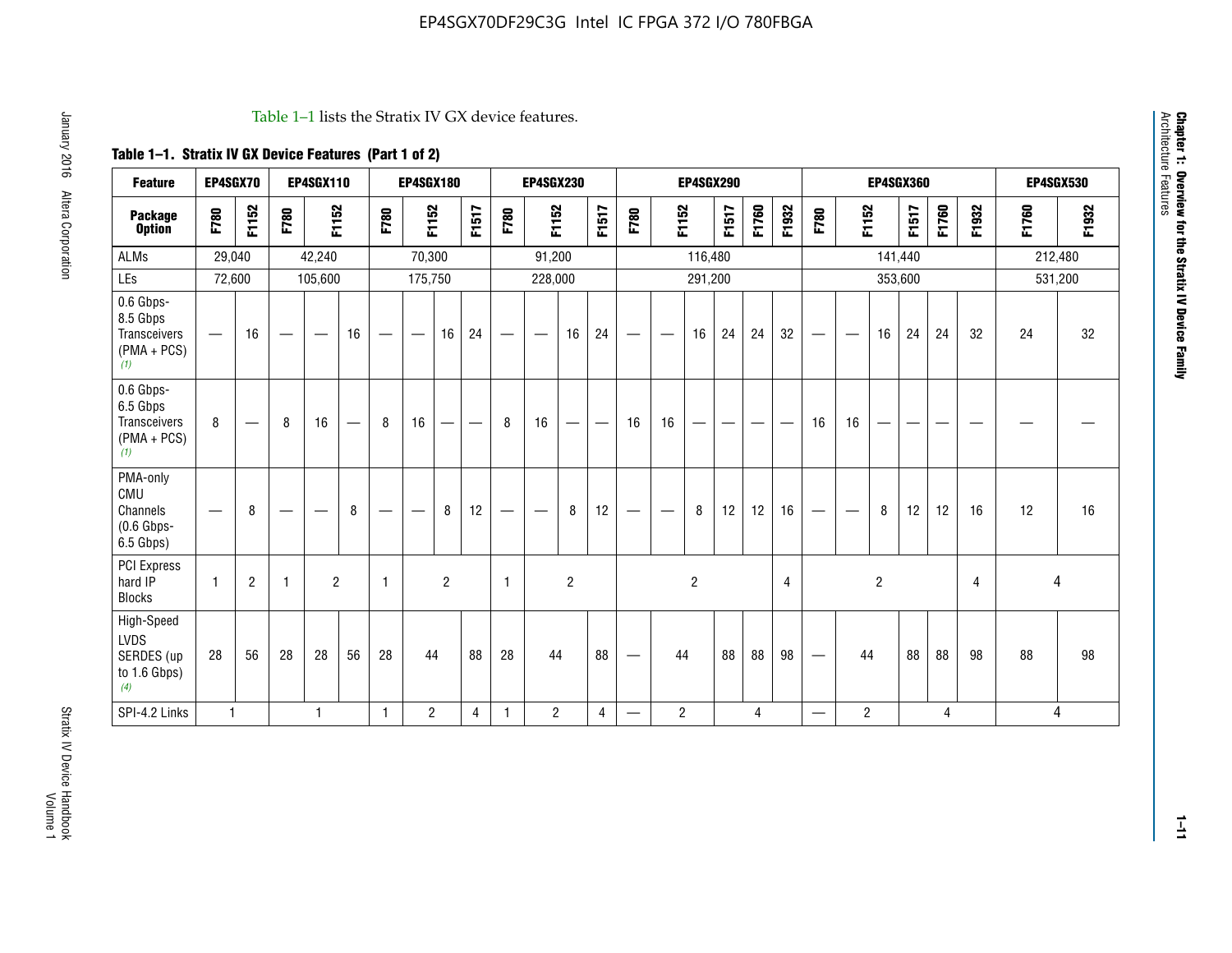**Table 1–1. Stratix IV GX Device Features (Part 2 of 2)**

| <b>Feature</b>                                       | EP4SGX70                      |                        |                             | EP4SGX110                   |                      |                             | <b>EP4SGX180</b>            |                                            |                        | EP4SGX230<br><b>EP4SGX290</b><br><b>EP4SGX360</b> |                             | <b>EP4SGX530</b>       |                      |                             |                             |                        |                      |                        |                        |                             |                             |                        |                        |                                    |                        |                   |                   |
|------------------------------------------------------|-------------------------------|------------------------|-----------------------------|-----------------------------|----------------------|-----------------------------|-----------------------------|--------------------------------------------|------------------------|---------------------------------------------------|-----------------------------|------------------------|----------------------|-----------------------------|-----------------------------|------------------------|----------------------|------------------------|------------------------|-----------------------------|-----------------------------|------------------------|------------------------|------------------------------------|------------------------|-------------------|-------------------|
| <b>Package</b><br><b>Option</b>                      | F780                          | F1152                  | F780                        | F1152                       |                      | F780                        | F1152                       |                                            | F1517                  | F780                                              | F1152                       |                        | <b>F1517</b>         | F780                        | F1152                       |                        | F1517                | F1760                  | F1932                  | F780                        | F1152                       |                        | F1517                  | F1760                              | F1932                  | F1760             | F1932             |
| <b>M9K Blocks</b><br>(256x)<br>36 bits)              | 462                           |                        |                             | 660                         |                      |                             | 950                         |                                            |                        |                                                   | 1,235                       |                        |                      |                             |                             | 936                    |                      |                        |                        |                             |                             | 1,248                  |                        |                                    |                        |                   | 1,280             |
| M144K<br><b>Blocks</b><br>(2048 x<br>72 bits)        | 16                            |                        |                             | 16                          |                      |                             | 20                          |                                            |                        |                                                   | 22                          |                        |                      |                             |                             | 36                     |                      |                        |                        |                             |                             | 48                     |                        |                                    |                        | 64                |                   |
| <b>Total Memory</b><br>(MLAB+M9K<br>+M144K) Kb       | 7,370                         |                        |                             | 9,564                       |                      |                             | 13,627                      |                                            |                        |                                                   | 17,133                      |                        |                      |                             |                             | 17,248                 |                      |                        |                        |                             |                             | 22,564                 |                        |                                    |                        | 27,376            |                   |
| Embedded<br><b>Multipliers</b><br>$18 \times 18$ (2) | 384                           |                        |                             | 512                         |                      |                             | 920                         |                                            |                        |                                                   | 1,288                       |                        |                      |                             |                             | 832                    |                      |                        |                        |                             |                             | 1,040                  |                        |                                    | 1,02<br>4              | 1,024             |                   |
| PLLs                                                 | 3                             | $\overline{4}$         | 3                           | 4                           |                      | 3                           | 6                           |                                            | 8                      | 3                                                 | 6                           |                        | 8                    | 4                           | 6                           |                        | 8                    | 12                     | 12                     | 4                           | 6                           |                        | 8                      | 12                                 | 12                     | 12                | 12                |
| User I/Os $(3)$                                      | 372                           | 488                    | 372                         | 372                         | 48<br>8              | 372                         | 56<br>$\overline{4}$        | 56<br>4                                    | 74<br>$\overline{4}$   | 372                                               | 564                         | 56<br>4                | 74<br>$\overline{4}$ | 289                         | 564                         | 56<br>4                | 74<br>4              | 88<br>0                | 92<br>$\mathbf 0$      | 289                         | 564                         | 56<br>4                | 74<br>4                | 88<br>0                            | 920                    | 880               | 920               |
| Speed Grade<br>(fastest to<br>slowest) (5)           | $-2\times$ ,<br>$-3,$<br>$-4$ | $-2,$<br>$-3,$<br>$-4$ | $-2\times$<br>$-3,$<br>$-4$ | $-2\times$<br>$-3,$<br>$-4$ | $-2,$<br>-3,<br>$-4$ | $-2\times$<br>$-3,$<br>$-4$ | $-2$<br>×,<br>$-3,$<br>$-4$ | $-2$<br>$\cdot$<br>$-3$<br>$\cdot$<br>$-4$ | $-2,$<br>$-3,$<br>$-4$ | $-2\times$<br>$-3,$<br>$-4$                       | $-2\times$<br>$-3,$<br>$-4$ | $-2,$<br>$-3,$<br>$-4$ | $-2,$<br>-3,<br>$-4$ | $-2\times$<br>$-3,$<br>$-4$ | $-2\times$<br>$-3,$<br>$-4$ | $-2,$<br>$-3,$<br>$-4$ | $-2,$<br>-3,<br>$-4$ | $-2,$<br>$-3,$<br>$-4$ | $-2,$<br>$-3,$<br>$-4$ | $-2\times$<br>$-3,$<br>$-4$ | $-2\times$<br>$-3,$<br>$-4$ | $-2,$<br>$-3,$<br>$-4$ | $-2,$<br>$-3,$<br>$-4$ | $\left(-2\right)$<br>$-3,$<br>$-4$ | $-2,$<br>$-3,$<br>$-4$ | $-2, -3,$<br>$-4$ | $-2, -3,$<br>$-4$ |

#### **Notes to Table 1–1:**

(1) The total number of transceivers is divided equally between the left and right side of each device, except for the devices in the F780 package. These devices have eight transceiver channels located only on the right side of the device.

- (2) Four multiplier adder mode.
- (3) The user I/Os count from pin-out files includes all general purpose I/O, dedicated clock pins, and dual purpose configuration pins. Transceiver pins and dedicated configuration pins are not included in the pin count.
- (4) Total pairs of high-speed LVDS SERDES take the lowest channel count of  $R_X/T_X$ .
- (5) The difference between the Stratix IV GX devices in the –2 and –2x speed grades is the number of available transceiver channels. The –2 device allows you to use the transceiver CMU blocks as transceiver channels. The –2x device does NOT allow you to use the CMU blocks as transceiver channels. In addition to the reduction of available transceiver channels in the Stratix IV GX –2x device, the data rates in the –2x device are limited to 6.5 Gbps.

January 2016 Altera Corporation

Altera Corporation

January 2016

**1–12**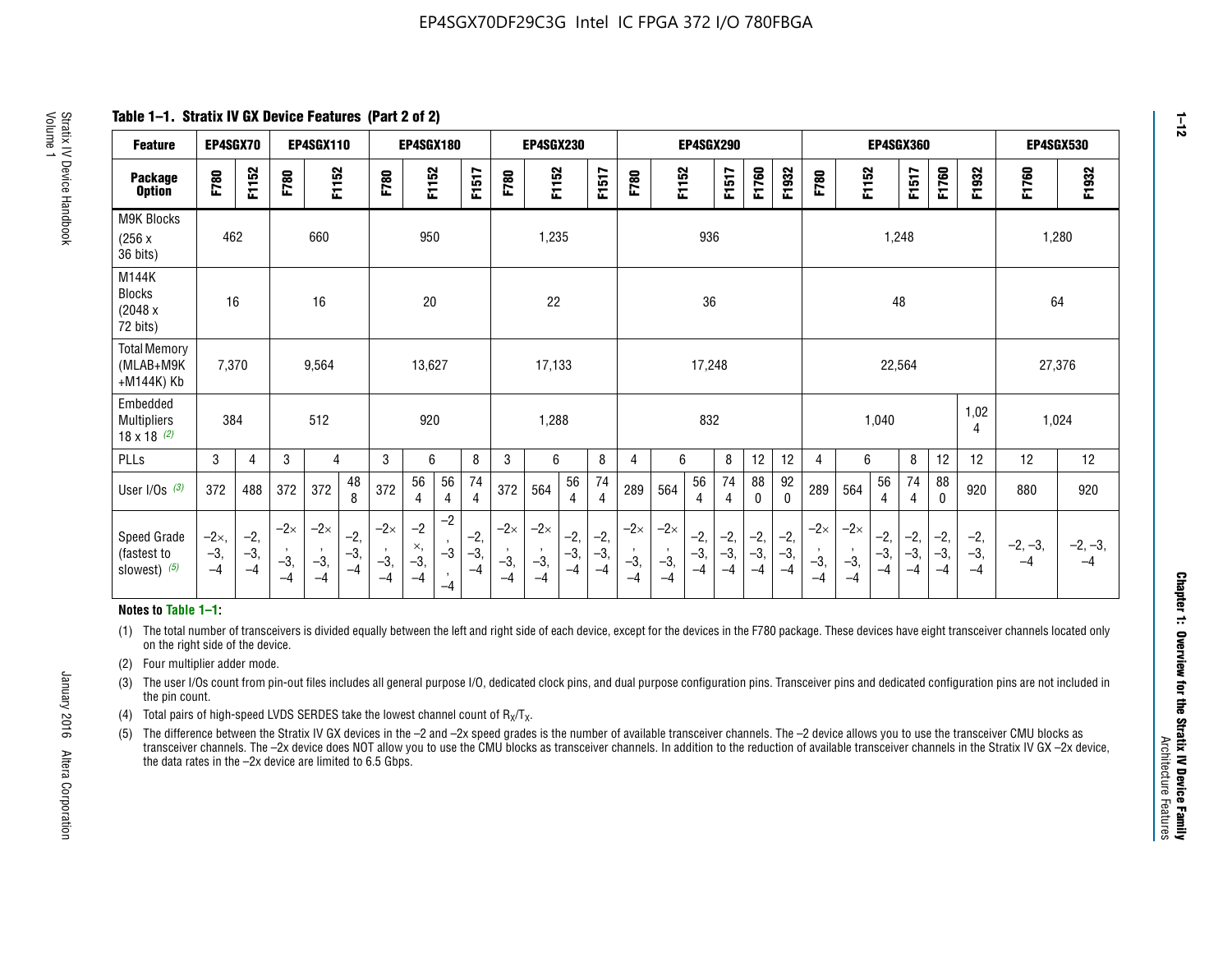Table 1–2 lists the Stratix IV GX device package options.

## **Table 1–2. Stratix IV GX Device Package Options** *(1)***,** *(2)*

| <b>Device</b> |                  | <b>F780</b><br>(29 mm x 29 mm) $(6)$ | F1152<br>$(35 \, \text{mm} \times 35 \, \text{mm})$<br>(6) |             | F1152<br>$(35$ mm x 35 mm) $(5)$ , $(7)$ | F1517<br>$(40 \, \text{mm} \times 40 \, \text{mm})$<br>$(5)$ $(7)$ | <b>F1760</b><br>$(42.5 \text{ mm} \times 42.5 \text{ mm})$<br>$\boldsymbol{U}$ | F1932<br>$(45 \, \text{mm} \times 45 \, \text{mm})$<br>(7) |
|---------------|------------------|--------------------------------------|------------------------------------------------------------|-------------|------------------------------------------|--------------------------------------------------------------------|--------------------------------------------------------------------------------|------------------------------------------------------------|
| EP4SGX70      | DF <sub>29</sub> |                                      |                                                            | <b>HF35</b> |                                          |                                                                    |                                                                                |                                                            |
| EP4SGX110     | DF <sub>29</sub> |                                      | FF35                                                       | <b>HF35</b> |                                          |                                                                    |                                                                                |                                                            |
| EP4SGX180     | DF <sub>29</sub> |                                      | FF35                                                       |             | <b>HF35</b>                              | KF40                                                               |                                                                                |                                                            |
| EP4SGX230     | <b>DF29</b>      |                                      | FF35                                                       |             | <b>HF35</b>                              | KF40                                                               |                                                                                |                                                            |
| EP4SGX290     |                  | FH29 $(3)$                           | FF35                                                       |             | <b>HF35</b>                              | KF40                                                               | KF43                                                                           | <b>NF45</b>                                                |
| EP4SGX360     |                  | FH29 (3)                             | FF35                                                       |             | <b>HF35</b>                              | KF40                                                               | KF43                                                                           | <b>NF45</b>                                                |
| EP4SGX530     |                  |                                      |                                                            |             | HH35 $(4)$                               | KH40 $(4)$                                                         | KF43                                                                           | <b>NF45</b>                                                |

#### **Notes to Table 1–2:**

(1) Device packages in the same column and marked under the same arrow sign have vertical migration capability.

(2) Use the Pin Migration Viewer in the Pin Planner to verify the pin migration compatibility when migrating devices. For more information, refer to *[I/O Management](http://www.altera.com/literature/hb/qts/qts_qii52013.pdf)* in the *Quartus II Handbook, Volume 2*.

(3) The 780-pin EP4SGX290 and EP4SGX360 devices are available only in 33 mm x 33 mm Hybrid flip chip package.

(4) The 1152-pin and 1517-pin EP4SGX530 devices are available only in 42.5 mm x 42.5 mm Hybrid flip chip packages.

(5) When migrating between hybrid and flip chip packages, there is an additional keep-out area. For more information, refer to the *[Package Information Datasheet for Altera Devices](http://www.altera.com/literature/ds/dspkg.pdf)*.

(6) Devices listed in this column are available in –2x, –3, and –4 speed grades. These devices do not have on-package decoupling capacitors.

(7) Devices listed in this column are available in –2, –3, and –4 speed grades. These devices have on-package decoupling capacitors. For more information about on-package decoupling capacitor value in each device, refer to Table 1–3.

 $\mathbb{L}$ s On-package decoupling reduces the need for on-board or PCB decoupling capacitors by satisfying the transient current requirements at higher frequencies. The *[Power Delivery Network](http://www.altera.com/literature/ug/pdn_tool_stxiv.zip)* design tool for Stratix IV devices accounts for the on-package decoupling and reflects the reduced requirements for PCB decoupling capacitors.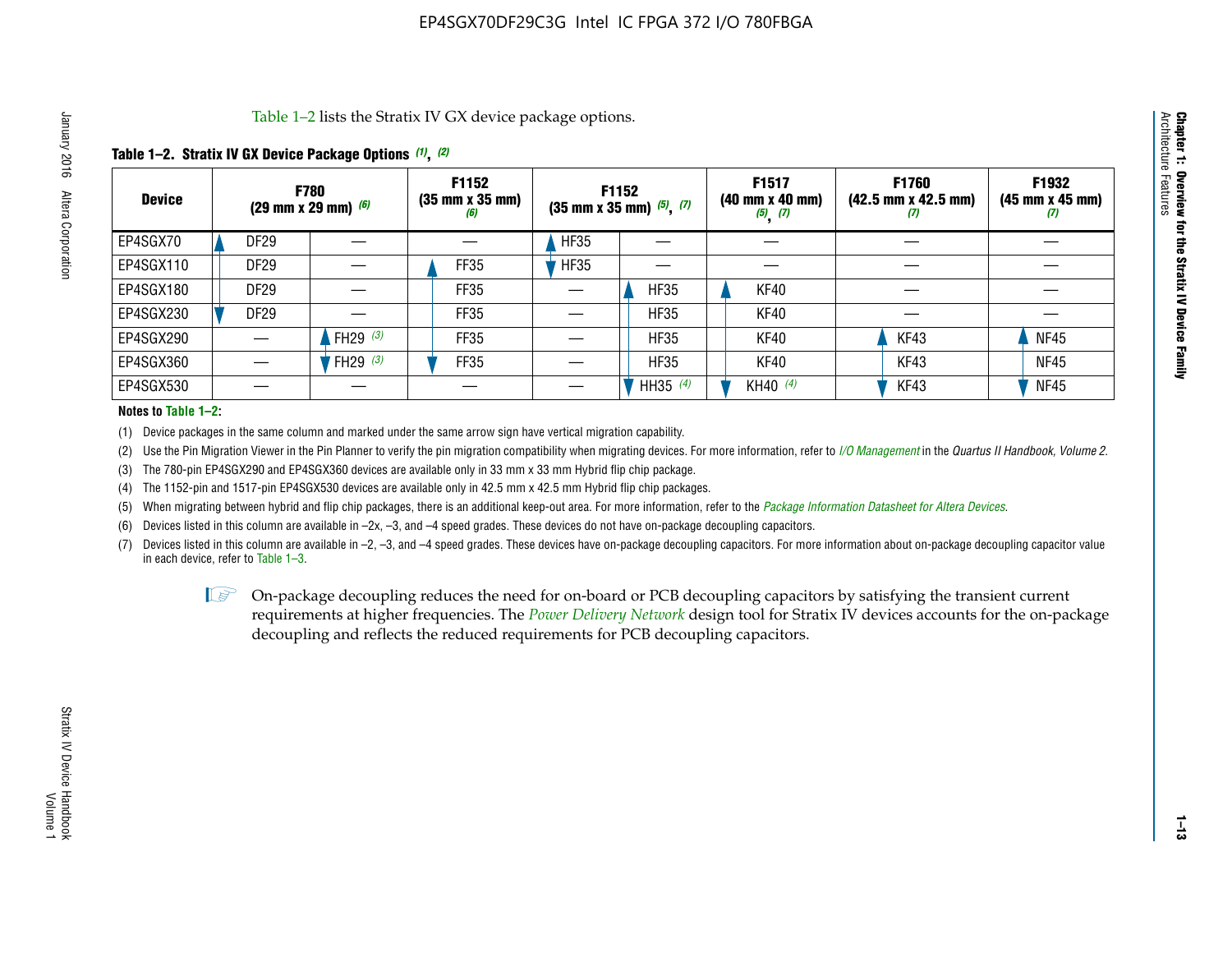| <b>Ordering Information</b> |                            | <b>V<sub>cc</sub></b>               | V <sub>ccio</sub>    | V <sub>CCL GXB</sub>         | V <sub>CCA_L/R</sub> | V <sub>CCT</sub> and V <sub>CCR</sub> (Shared)   |
|-----------------------------|----------------------------|-------------------------------------|----------------------|------------------------------|----------------------|--------------------------------------------------|
| EP4SGX70                    | <b>HF35</b>                | $2\times1$ uF + $2\times470$ nF     | 10nF per bank $(2)$  | 100nF per transceiver block  | 100 <sub>n</sub> F   | $1 \times 470$ nF + $1 \times 47$ nF per side    |
| EP4SGX110                   | <b>HF35</b>                | $2\times1$ uF + $2\times470$ nF     | 10nF per bank $(2)$  | 100nF per transceiver block  | 100 <sub>n</sub> F   | $1\times470$ nF + $1\times47$ nF per side        |
| EP4SGX180                   | <b>HF35</b><br>KF40        | $2\times1$ uF + $2\times470$ nF     | 10nF per bank $(2)$  | 100nF per transceiver block  | 100 <sub>n</sub> F   | $1 \times 470$ nF + $1 \times 47$ nF per side    |
| EP4SGX230                   | <b>HF35</b><br>KF40        | $2 \times 1$ uF + $2 \times 470$ nF | 10 nF per bank $(2)$ | 100 nF per transceiver block | 100 nF               | $1 \times 470$ nF + $1 \times 47$ nF<br>per side |
| EP4SGX290                   | <b>HF35</b><br><b>KF40</b> |                                     |                      |                              |                      | $1 \times 470$ nF + $1 \times 47$ nF             |
|                             | KF43<br><b>NF45</b>        | $4 \times 1$ uF + $4 \times 470$ nF | 10 nF per bank $(2)$ | 100 nF per transceiver block | 100nF                | per side                                         |
|                             | <b>HF35</b><br>KF40        |                                     |                      |                              |                      | $1 \times 470$ nF + $1 \times 47$ nF             |
| EP4SGX360                   | KF43<br><b>NF45</b>        | $4 \times 1$ uF + $4 \times 470$ nF | 10 nF per bank $(2)$ | 100 nF per transceiver block | 100 nF               | per side                                         |
|                             | <b>HH35</b>                |                                     |                      |                              |                      |                                                  |
| EP4SGX530                   | <b>KH40</b><br>KF43        | $4 \times 1$ uF + $4 \times 470$ nF | 10 nF per bank $(2)$ | 100 nF per transceiver block | 100 nF               | $1 \times 470$ nF + $1 \times 47$ nF<br>per side |
|                             | <b>NF45</b>                |                                     |                      |                              |                      |                                                  |

**Notes to Table 1–3:**

(1) Table 1-3 refers to production devices on-package decoupling. For more information about decoupling design of engineering sample (ES) devices, contact [Altera Technical Support](http://mysupport.altera.com/eservice/login.asp).

(2) For I/O banks  $3(*)$ ,  $4(*)$ ,  $7(*)$ , and  $8(*)$  only. There is no OPD for I/O bank  $1(*)$ ,  $2(*)$ ,  $5(*)$ , and  $6(*)$ .

**1–14**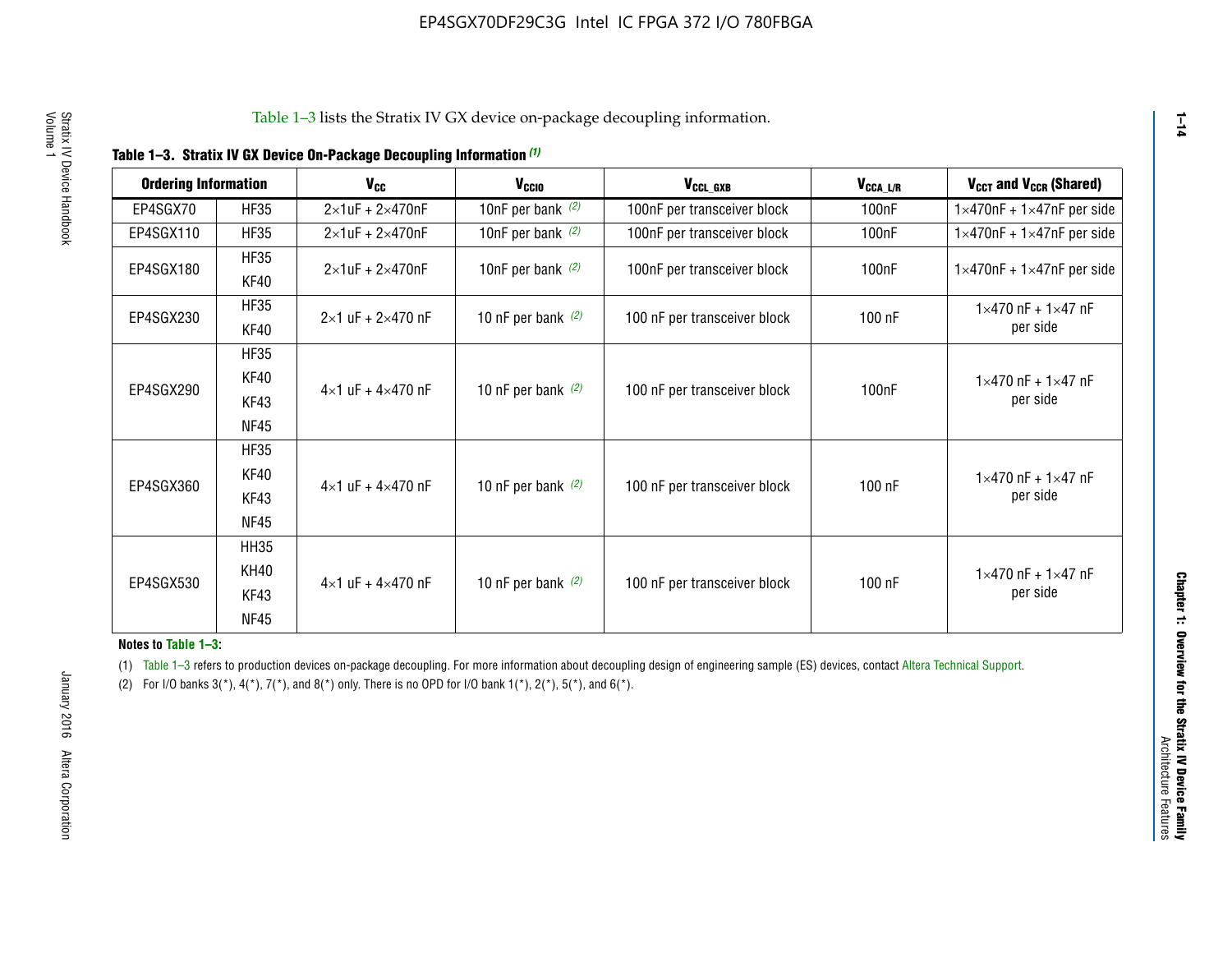#### Table 1–4 lists the Stratix IV E device features.

#### **Table 1–4. Stratix IV E Device Features**

| <b>Feature</b>                                      | <b>EP4SE230</b> |     | <b>EP4SE360</b>                          |              | <b>EP4SE530</b> |              |          | <b>EP4SE820</b> |            |  |
|-----------------------------------------------------|-----------------|-----|------------------------------------------|--------------|-----------------|--------------|----------|-----------------|------------|--|
| Package Pin Count                                   | 780             | 780 | 1152                                     | 1152         | 1517            | 1760         | 1152     | 1517            | 1760       |  |
| ALMs                                                | 91,200          |     | 141,440                                  |              | 212,480         |              |          | 325,220         |            |  |
| LEs                                                 | 228,000         |     | 353,600                                  |              | 531,200         |              |          | 813,050         |            |  |
| High-Speed LVDS<br>SERDES (up to<br>1.6 Gbps) $(1)$ | 56              | 56  | 88                                       | 88           | 112             | 112          | 88       | 112             | 132        |  |
| SPI-4.2 Links                                       | 3               | 3   | 4                                        | 4            |                 | 6            | 4        | 6               | 6          |  |
| <b>M9K Blocks</b><br>(256 x 36 bits)                | 1,235           |     | 1,248                                    |              | 1,280           |              |          | 1610            |            |  |
| M144K Blocks<br>(2048 x 72 bits)                    | 22              |     | 48                                       |              | 64              |              | 60       |                 |            |  |
| <b>Total Memory</b><br>$(MLAB+M9K+$<br>M144K) Kb    | 17,133          |     | 22,564                                   |              | 27,376          |              |          | 33,294          |            |  |
| <b>Embedded Multipliers</b><br>$(18 \times 18)$ (2) | 1,288           |     | 1,040                                    |              | 1,024           |              |          | 960             |            |  |
| PLLs                                                | 4               | 4   | 8                                        | 8            | 12              | 12           | 8        | 12              | 12         |  |
| User I/Os $(3)$                                     | 488             | 488 | 744                                      | 744          | 976             | 976          | 744(4)   | 976 (4)         | 1120 $(4)$ |  |
| Speed Grade<br>(fastest to slowest)                 |                 |     | $-2, -3, -4$ $ -2, -3, -4$ $ -2, -3, -4$ | $-2, -3, -4$ | $-2, -3, -4$    | $-2, -3, -4$ | $-3, -4$ | $-3, -4$        | $-3, -4$   |  |

#### **Notes to Table 1–4:**

(1) The user I/O count from the pin-out files include all general purpose I/Os, dedicated clock pins, and dual purpose configuration pins. Transceiver pins and dedicated configuration pins are not included in the pin count.

(2) Four multiplier adder mode.

(3) Total pairs of high-speed LVDS SERDES take the lowest channel count of  $R_X/T_X$ .

(4) This data is preliminary.

**Chapter 1: Overview for the Stratix IV Device Family**

**Chapter 1: Overview for the Stratix IV Device Family**<br>Architecture Faatures

Architecture Features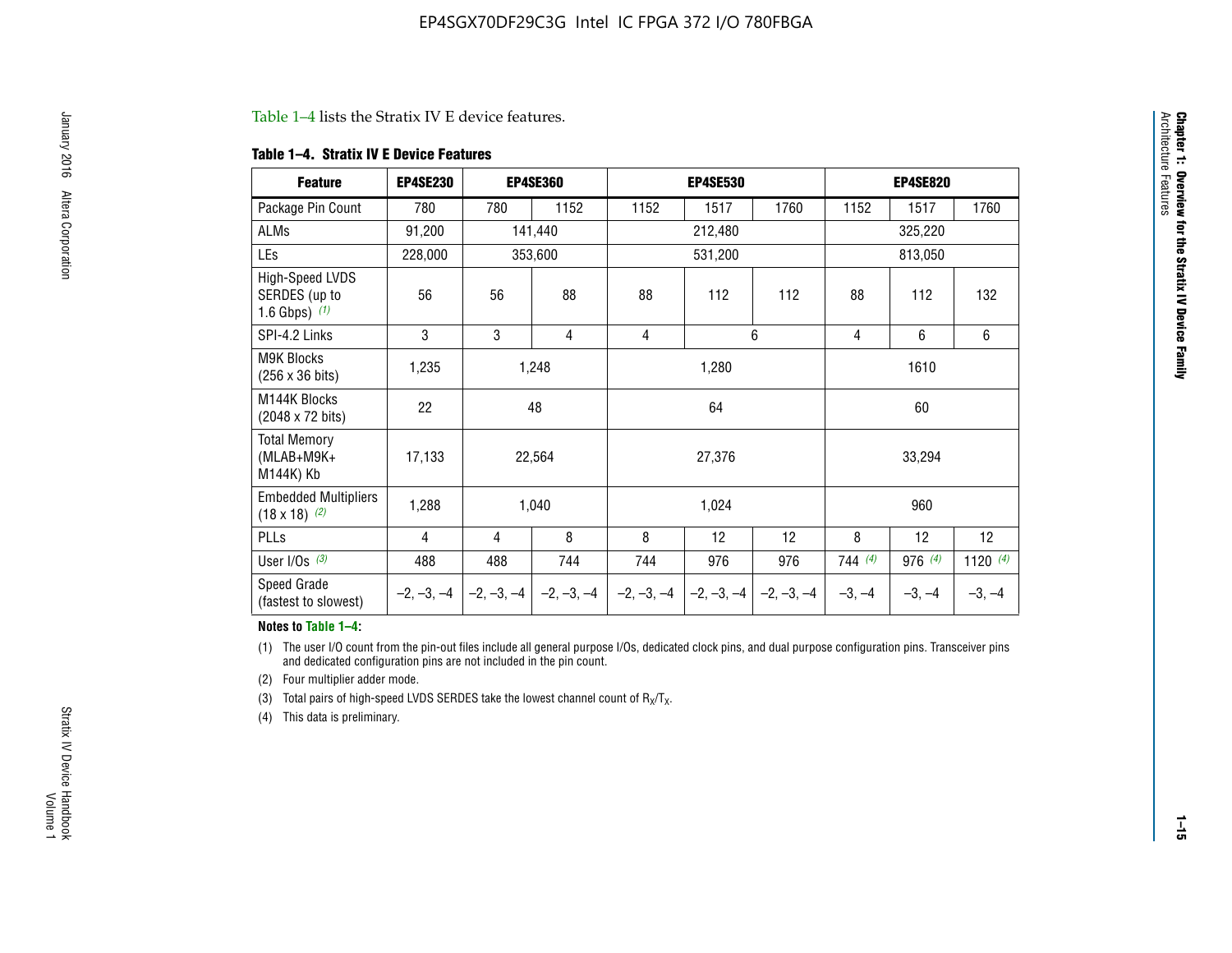Table 1–5 summarizes the Stratix IV E device package options.

| <b>Device</b> | <b>F780</b><br>$(29 \text{ mm} \times 29 \text{ mm})$ $(5)$ , $(6)$ | F1152<br>$(35 \text{ mm} \times 35 \text{ mm})$ $(5)$ , $(7)$ | F <sub>1517</sub><br>$(40 \text{ mm} \times 40 \text{ mm})$ (7) | <b>F1760</b><br>$(42.5$ mm x 42.5 mm) $(7)$ |  |  |
|---------------|---------------------------------------------------------------------|---------------------------------------------------------------|-----------------------------------------------------------------|---------------------------------------------|--|--|
| EP4SE230      | F29                                                                 |                                                               |                                                                 |                                             |  |  |
| EP4SE360      | H <sub>29</sub> $(3)$                                               | F35                                                           |                                                                 |                                             |  |  |
| EP4SE530      |                                                                     | H35 $(4)$                                                     | H40 $(4)$                                                       | F43                                         |  |  |
| EP4SE820      |                                                                     | H35 $(4)$                                                     | H40 $(4)$                                                       | F43                                         |  |  |

**Table 1–5. Stratix IV E Device Package Options** *(1)***,** *(2)*

#### **Notes to Table 1–5:**

(1) Device packages in the same column and marked under the same arrow sign have vertical migration capability.

(2) Use the Pin Migration Viewer in the Pin Planner to verify the pin migration compatibility when migrating devices. For more information, refer to *[I/O Management](http://www.altera.com/literature/hb/qts/qts_qii52013.pdf)* in the *Quartus II Handbook, Volume 2*.

(3) The 780-pin EP4SE360 device is available only in the 33 mm x 33 mm Hybrid flip chip package.

(4) The 1152-pin and 1517-pin for EP4SE530 and EP4SE820 devices are available only in the 42.5 mm x 42.5 mm Hybrid flip chip package.

(5) When migrating between hybrid and flip chip packages, there is an additional keep-out area. For more information, refer to the *[Package](http://www.altera.com/literature/ds/dspkg.pdf)  [Information Datasheet for Altera Devices](http://www.altera.com/literature/ds/dspkg.pdf)*.

(6) Devices listed in this column do not have on-package decoupling capacitors.

(7) Devices listed in this column have on-package decoupling capacitors. For more information about on-package decoupling capacitor value for each device, refer to Table 1–6.

Table 1–6 lists the Stratix IV E on-package decoupling information.

| Table 1–6. Stratix IV E Device On-Package Decoupling Information (1) |  |  |  |  |  |
|----------------------------------------------------------------------|--|--|--|--|--|
|----------------------------------------------------------------------|--|--|--|--|--|

|          | <b>Ordering Information</b> | V <sub>cc</sub>                     | <b>V<sub>CCIO</sub></b> |
|----------|-----------------------------|-------------------------------------|-------------------------|
| EP4SE360 | F <sub>35</sub>             | $4 \times 1$ uF + $4 \times 470$ nF | 10 nF per bank          |
|          | H <sub>35</sub>             |                                     |                         |
| EP4SE530 | H40                         | $4 \times 1$ uF + $4 \times 470$ nF | 10 nF per bank          |
|          | F43                         |                                     |                         |
|          | H <sub>35</sub>             |                                     |                         |
| EP4SE820 | H40                         | $4 \times 1$ uF + $4 \times 470$ nF | 10 nF per bank          |
|          | F43                         |                                     |                         |

**Note to Table 1–6:**

(1) Table 1–6 refers to production devices on-package decoupling. For more information about decoupling design of engineering sample (ES) devices, contact [Altera Technical Support](http://mysupport.altera.com/eservice/login.asp).

Table 1–7 lists the Stratix IV GT device features.

| <b>Feature</b>                       | <b>EP4S40G2</b> | <b>EP4S40G5</b> | <b>EP4S100G2</b> | <b>EP4S100G3</b> | <b>EP4S100G4</b> | <b>EP4S100G5</b> |         |
|--------------------------------------|-----------------|-----------------|------------------|------------------|------------------|------------------|---------|
| Package Pin Count                    | 1517            | 1517            | 1517             | 1932             | 1932             | 1517             | 1932    |
| <b>ALMs</b>                          | 91,200          | 212,480         | 91,200           | 116,480          | 141,440          | 212.480          |         |
| LEs                                  | 228,000         | 531,200         | 228,000          | 291,200          | 353,600          |                  | 531,200 |
| <b>Total Transceiver</b><br>Channels | 36              | 36              | 36               | 48               | 48               | 36               | 48      |

**Table 1–7. Stratix IV GT Device Features (Part 1 of 2)**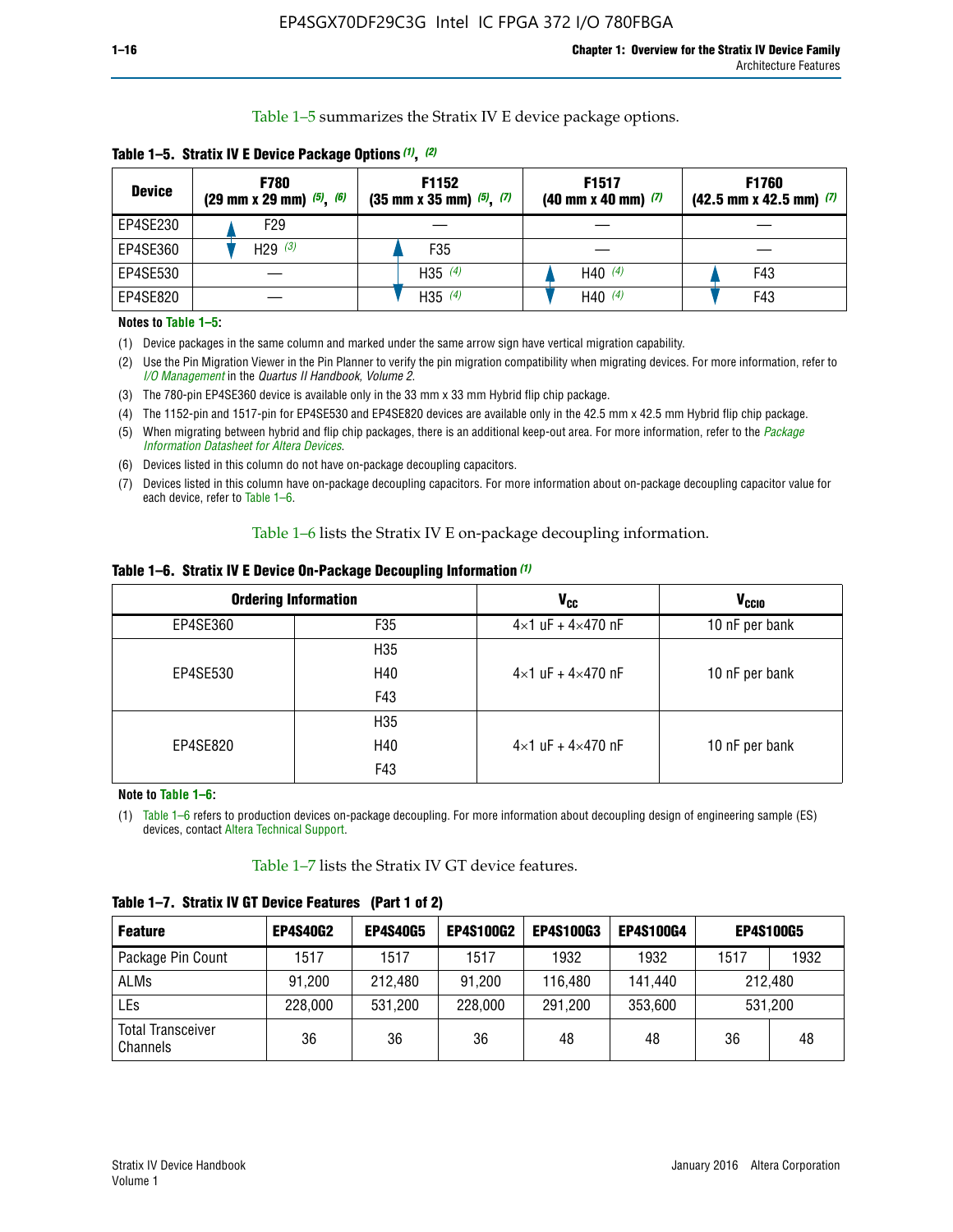#### **Table 1–7. Stratix IV GT Device Features (Part 2 of 2)**

| <b>Feature</b>                                                              | <b>EP4S40G2</b> | <b>EP4S40G5</b> | <b>EP4S100G2</b> | <b>EP4S100G3</b> | <b>EP4S100G4</b> |                | <b>EP4S100G5</b> |
|-----------------------------------------------------------------------------|-----------------|-----------------|------------------|------------------|------------------|----------------|------------------|
| 10G Transceiver<br>Channels<br>(600 Mbps - 11.3 Gbps<br>with PMA + PCS)     | 12              | 12              | 24               | 24               | 24               | 24             | 32               |
| 8G Transceiver<br>Channels<br>(600 Mbps - 8.5 Gbps<br>with PMA + PCS) $(1)$ | 12              | 12              | $\mathbf 0$      | 8                | 8                | $\mathbf 0$    | $\pmb{0}$        |
| PMA-only CMU<br>Channels<br>(600 Mbps- 6.5 Gbps)                            | 12              | 12              | 12               | 16               | 16               | 12             | 16               |
| PCIe hard IP Blocks                                                         | $\overline{2}$  | $\overline{2}$  | $\overline{2}$   | 4                | $\overline{4}$   | $\overline{2}$ | $\overline{4}$   |
| High-Speed LVDS<br><b>SERDES</b><br>(up to 1.6 Gbps) $(2)$                  | 46              | 46              | 46               | 47               | 47               | 46             | 47               |
| SP1-4.2 Links                                                               | $\overline{2}$  | $\overline{2}$  | $\overline{2}$   | $\overline{2}$   | $\overline{2}$   | $\overline{2}$ | $2^{\circ}$      |
| <b>M9K Blocks</b><br>(256 x 36 bits)                                        | 1,235           | 1,280           | 1,235            | 936              | 1,248            |                | 1,280            |
| M144K Blocks<br>(2048 x 72 bits)                                            | 22              | 64              | 22               | 36               | 48               |                | 64               |
| Total Memory (MLAB +<br>M9K + M144K) Kb                                     | 17,133          | 27,376          | 17,133           | 17,248           | 22,564           |                | 27,376           |
| <b>Embedded Multipliers</b><br>$18 \times 18^{(3)}$                         | 1,288           | 1,024           | 1,288            | 832              | 1,024            |                | 1,024            |
| <b>PLLs</b>                                                                 | 8               | 8               | 8                | 12               | 12               | 8              | 12               |
| User I/Os $(4)$ , $(5)$                                                     | 654             | 654             | 654              | 781              | 781              | 654            | 781              |
| Speed Grade<br>(fastest to slowest)                                         | $-1, -2, -3$    | $-1, -2, -3$    | $-1, -2, -3$     | $-1, -2, -3$     | $-1, -2, -3$     | $-1, -2, -3$   | $-1, -2, -3$     |

**Notes to Table 1–7:**

(1) You can configure all 10G transceiver channels as 8G transceiver channels. For example, the EP4S40G2F40 device has twenty-four 8G transceiver channels and the EP4S100G5F45 device has thirty-two 8G transceiver channels.

(2) Total pairs of high-speed LVDS SERDES take the lowest channel count of  $R_X/T_X$ .

(3) Four multiplier adder mode.

(4) The user I/O count from the pin-out files include all general purpose I/Os, dedicated clock pins, and dual purpose configuration pins. Transceiver pins and dedicated configuration pins are not included in the pin count.

(5) This data is preliminary.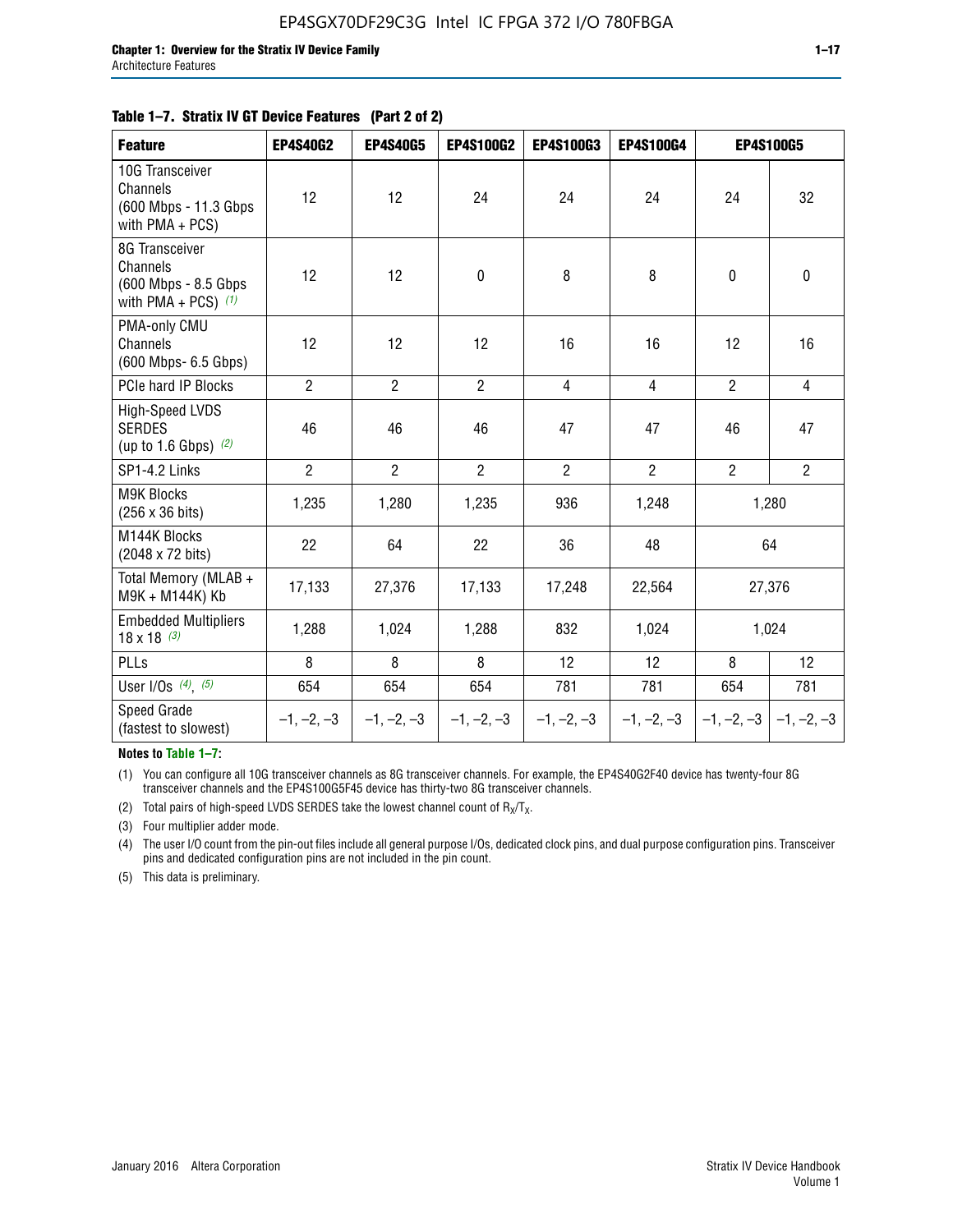Table 1–8 lists the resource counts for the Stratix IV GT devices.

| <b>Device</b>                      | <b>1517 Pin</b><br><b>1932 Pin</b><br>$(40 \text{ mm} \times 40 \text{ mm})$ $(3)$<br>(45 mm x 45 mm) |     |
|------------------------------------|-------------------------------------------------------------------------------------------------------|-----|
| <b>Stratix IV GT 40 G Devices</b>  |                                                                                                       |     |
| EP4S40G2                           | F40                                                                                                   |     |
| EP4S40G5                           | H40 $(4)$ , $(5)$                                                                                     |     |
| <b>Stratix IV GT 100 G Devices</b> |                                                                                                       |     |
| EP4S100G2                          | F40                                                                                                   |     |
| EP4S100G3                          |                                                                                                       | F45 |
| EP4S100G4                          |                                                                                                       | F45 |
| EP4S100G5                          | $(4)$ ,<br>(5)<br>H40                                                                                 | F45 |

#### **Notes to Table 1–8:**

(1) This table represents pin compatability; however, it does not include hard IP block placement compatability.

- (2) Devices under the same arrow sign have vertical migration capability.
- (3) When migrating between hybrid and flip chip packages, there is an additional keep-out area. For more information, refer to the *[Altera Device Package Information Data Sheet](http://www.altera.com/literature/ds/dspkg.pdf)*.
- (4) EP4S40G5 and EP4S100G5 devices with 1517 pin-count are only available in 42.5-mm x 42.5-mm Hybrid flip chip packages.
- (5) If you are using the hard IP block, migration is not possible.

Table 1–9 lists the Stratix IV GT on-package decoupling information.

**Table 1–9. Stratix IV GT Device On-Package Decoupling Information** *(1)*

| <b>Ordering</b><br><b>Information</b> | Vcc                                 | <b>V<sub>CCIO</sub></b> | V <sub>CCL GXB</sub>            | V <sub>CCA L/R</sub> | V <sub>CCT L/R</sub> | V <sub>CCR_L/R</sub> |
|---------------------------------------|-------------------------------------|-------------------------|---------------------------------|----------------------|----------------------|----------------------|
| EP4S40G2F40                           | $2 \times 1$ uF + $2 \times 470$ nF | 10 nF per bank $(2)$    | 100 nF per<br>transceiver block | $100$ nF             | $100$ nF             | $100$ nF             |
| EP4S100G2F40                          |                                     |                         |                                 |                      |                      |                      |
| EP4S100G3F45                          |                                     | 10 nF per bank $(2)$    | 100 nF per<br>transceiver block | $100$ nF             | $100$ nF             | $100$ nF             |
| EP4S100G4F45                          |                                     |                         |                                 |                      |                      |                      |
| EP4S40G5H40                           | $4\times1$ uF + $4\times470$ nF     |                         |                                 |                      |                      |                      |
| EP4S100G5H40                          |                                     |                         |                                 |                      |                      |                      |
| EP4S100G5F45                          |                                     |                         |                                 |                      |                      |                      |

**Notes to Table 1–9:**

(1) Table 1–9 refers to production devices on-package decoupling. For more information about decoupling design of engineering sample (ES) devices, contact [Altera Technical Support](http://mysupport.altera.com/eservice/login.asp).

(2) For I/O banks  $3(*)$ ,  $4(*)$ ,  $7(*)$ , and  $8(*)$  only. There is no OPD for I/O bank  $1(*)$ ,  $2(*)$ ,  $5(*)$ , and  $6(*)$ .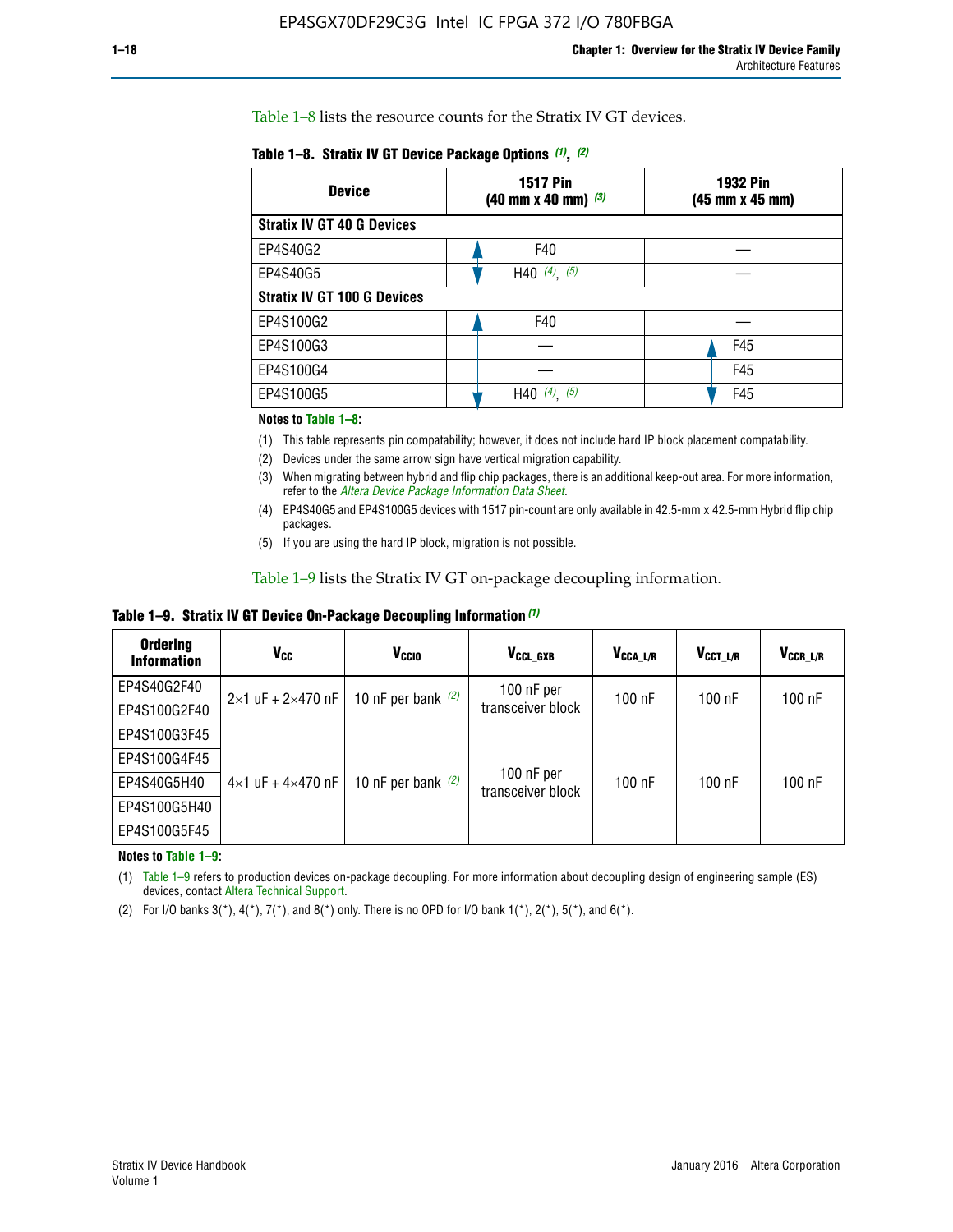# **Integrated Software Platform**

The Quartus II software provides an integrated environment for HDL and schematic design entry, compilation and logic synthesis, full simulation and advanced timing analysis, SignalTap II Logic Analyzer, and device configuration of Stratix IV designs. The Quartus II software provides the MegaWizard<sup> $M$ </sup> Plug-In Manager user interface to generate different functional blocks, such as memory, PLL, and digital signal processing logic. For transceivers, the Quartus II software provides the ALTGX MegaWizard Plug-In Manager interface that guides you through configuration of the transceiver based on your application requirements.

The Stratix IV GX and GT transceivers allow you to implement low-power and reliable high-speed serial interface applications with its fully reconfigurable hardware, optimal signal integrity, and integrated Quartus II software platform.

For more information about the QuarJanuary2016tus II software features, refer to the *[Quartus II Handbook](http://www.altera.com/literature/lit-qts.jsp)*.

# **Ordering Information**

This section describes the Stratix IV E, GT, and GX devices ordering information. Figure 1–4 shows the ordering codes for Stratix IV GX and E devices.



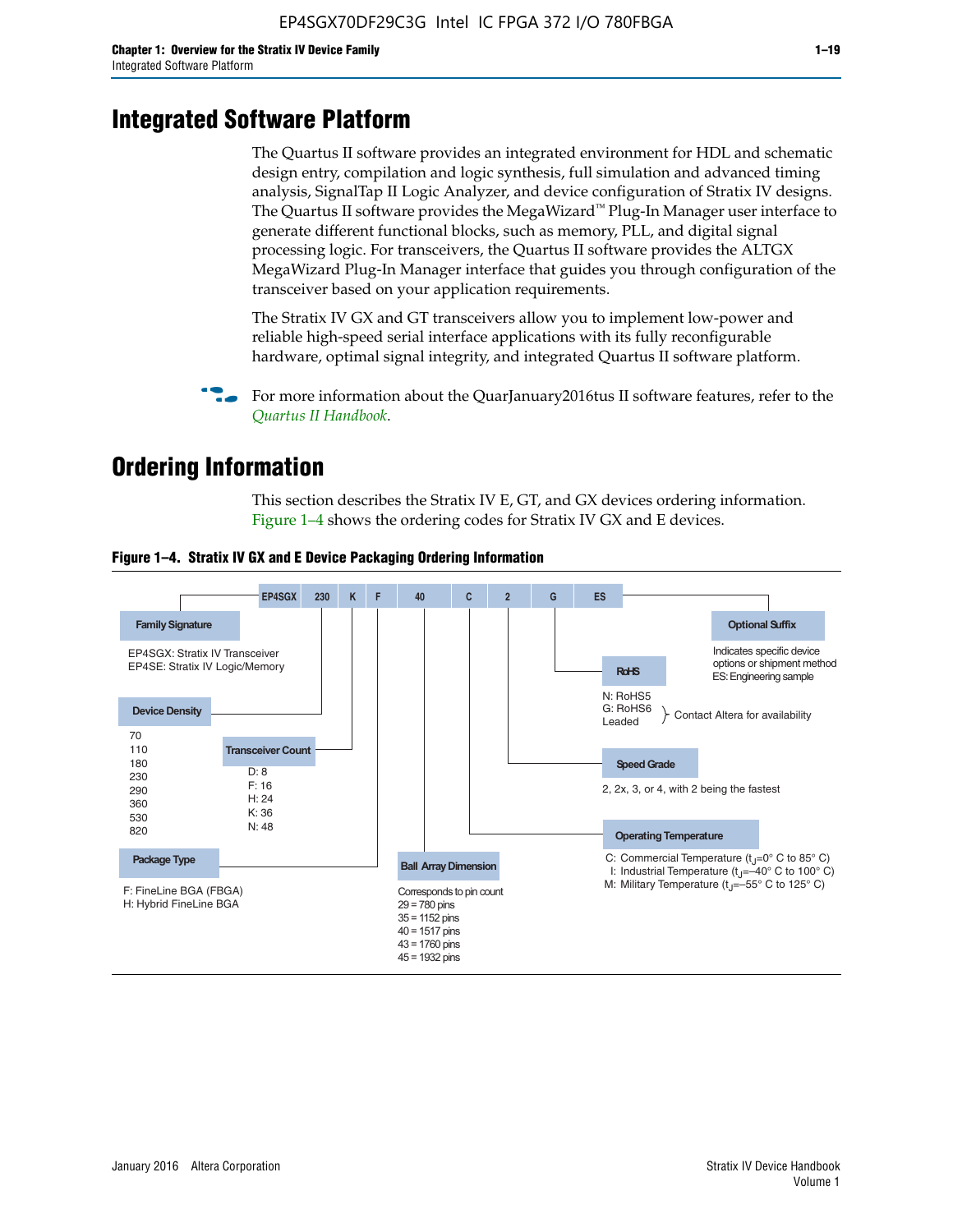Figure 1–5 shows the ordering codes for Stratix IV GT devices.





# **Document Revision History**

Table 1–10 lists the revision history for this chapter.

| Table 1–10. Document Revision History (Part 1 of 2) |  |  |  |  |  |
|-----------------------------------------------------|--|--|--|--|--|
|-----------------------------------------------------|--|--|--|--|--|

| <b>Date</b>       | <b>Version</b> | <b>Changes</b>                                              |
|-------------------|----------------|-------------------------------------------------------------|
| January 2016      | 3.5            | ■ Updated Figure 1–4 with new RoHS information              |
| September 2012    | 3.4            | ■ Updated Table 1–1 to close FB $#30986$ .                  |
|                   |                | Updated Table $1-2$ and Table $1-5$ to close FB $\#31127$ . |
| June 2011         | 3.3            | $\blacksquare$ Added military temperature to Figure 1–4.    |
| February 2011     |                | ■ Updated Table 1–7 and Table 1–8.                          |
|                   | 3.2            | $\blacksquare$ Applied new template.                        |
|                   |                | Minor text edits.                                           |
| <b>March 2010</b> |                | <b>Updated Table 1–1, Table 1–2, and Table 1–7.</b>         |
|                   |                | <b>U</b> Updated Figure 1–3.                                |
|                   | 3.1            | ■ Updated the "Stratix IV GT Devices" section.              |
|                   |                | Added two new references to the Introduction section.       |
|                   |                | Minor text edits.                                           |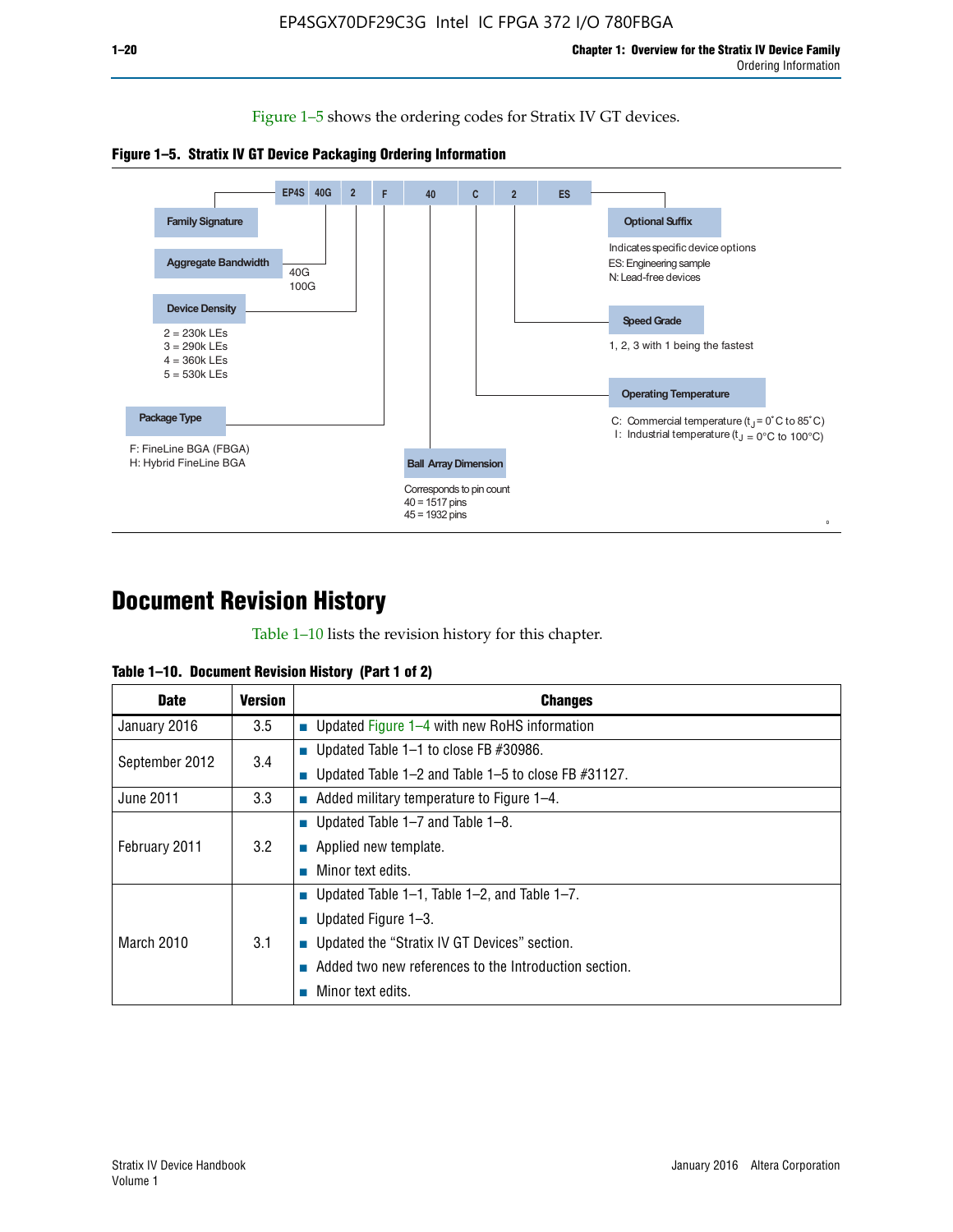#### **Table 1–10. Document Revision History (Part 2 of 2)**

| <b>Date</b>      | <b>Version</b> | <b>Changes</b>                                                                                                                                                                                                                                                                    |  |  |
|------------------|----------------|-----------------------------------------------------------------------------------------------------------------------------------------------------------------------------------------------------------------------------------------------------------------------------------|--|--|
|                  |                | ■ Updated the "Stratix IV Device Family Overview", "Feature Summary", "Stratix IV GT<br>Devices", "High-Speed Transceiver Features", "FPGA Fabric and I/O Features", "Highest<br>Aggregate Data Bandwidth", "System Integration", and "Integrated Software Platform"<br>sections. |  |  |
| November 2009    | 3.0            | $\blacksquare$ Added Table 1-3, Table 1-6, and Table 1-9.                                                                                                                                                                                                                         |  |  |
|                  |                | $\blacksquare$ Updated Table 1-1, Table 1-2, Table 1-4, Table 1-5, Table 1-7, and Table 1-8.                                                                                                                                                                                      |  |  |
|                  |                | ■ Updated Figure 1–3, Figure 1–4, and Figure 1–5.                                                                                                                                                                                                                                 |  |  |
|                  |                | $\blacksquare$ Minor text edits.                                                                                                                                                                                                                                                  |  |  |
| <b>June 2009</b> | 2.4            | $\blacksquare$ Updated Table 1-1.                                                                                                                                                                                                                                                 |  |  |
|                  |                | Minor text edits.                                                                                                                                                                                                                                                                 |  |  |
|                  |                | $\blacksquare$ Added Table 1–5, Table 1–6, and Figure 1–3.                                                                                                                                                                                                                        |  |  |
|                  |                | $\blacksquare$ Updated Figure 1-5.                                                                                                                                                                                                                                                |  |  |
| April 2009       | 2.3            | Updated Table $1-1$ , Table $1-2$ , Table $1-3$ , and Table $1-4$ .                                                                                                                                                                                                               |  |  |
|                  |                | ■ Updated "Introduction", "Feature Summary", "Stratix IV GX Devices", "Stratix IV GT<br>Devices", "Architecture Features", and "FPGA Fabric and I/O Features"                                                                                                                     |  |  |
|                  | 2.2            | ■ Updated "Feature Summary", "Stratix IV GX Devices", "Stratix IV E Device", "Stratix IV<br>GT Devices", "Signal Integrity"                                                                                                                                                       |  |  |
| March 2009       |                | Removed Tables 1-5 and 1-6                                                                                                                                                                                                                                                        |  |  |
|                  |                | Updated Figure 1-4                                                                                                                                                                                                                                                                |  |  |
|                  |                | ■ Updated "Introduction", "Feature Summary", "Stratix IV Device Diagnostic Features",<br>"Signal Integrity", "Clock Networks", "High-Speed Differential I/O with DPA and Soft-<br>CDR", "System Integration", and "Ordering Information" sections.                                |  |  |
|                  |                | Added "Stratix IV GT 100G Devices" and "Stratix IV GT 100G Transceiver Bandwidth"<br>sections.                                                                                                                                                                                    |  |  |
| March 2009       | 2.1            | <b>Updated Table 1–1, Table 1–2, Table 1–3, and Table 1–4.</b>                                                                                                                                                                                                                    |  |  |
|                  |                | $\blacksquare$ Added Table 1-5 and Table 1-6.                                                                                                                                                                                                                                     |  |  |
|                  |                | ■ Updated Figure $1-3$ and Figure $1-4$ .                                                                                                                                                                                                                                         |  |  |
|                  |                | $\blacksquare$ Added Figure 1-5.                                                                                                                                                                                                                                                  |  |  |
|                  |                | Removed "Referenced Documents" section.                                                                                                                                                                                                                                           |  |  |
|                  | 2.0            | Updated "Feature Summary" on page 1-1.                                                                                                                                                                                                                                            |  |  |
|                  |                | ■ Updated "Stratix IV Device Diagnostic Features" on page 1-7.                                                                                                                                                                                                                    |  |  |
| November 2008    |                | Updated "FPGA Fabric and I/O Features" on page 1-8.                                                                                                                                                                                                                               |  |  |
|                  |                | $\blacksquare$ Updated Table 1-1.                                                                                                                                                                                                                                                 |  |  |
|                  |                | Updated Table 1-2.                                                                                                                                                                                                                                                                |  |  |
|                  |                | Updated "Table 1-5 shows the total number of transceivers available in the Stratix IV GT<br>Device." on page 1-15.                                                                                                                                                                |  |  |
| <b>July 2008</b> | 1.1            | Revised "Introduction".                                                                                                                                                                                                                                                           |  |  |
| May 2008         | 1.0            | Initial release.                                                                                                                                                                                                                                                                  |  |  |